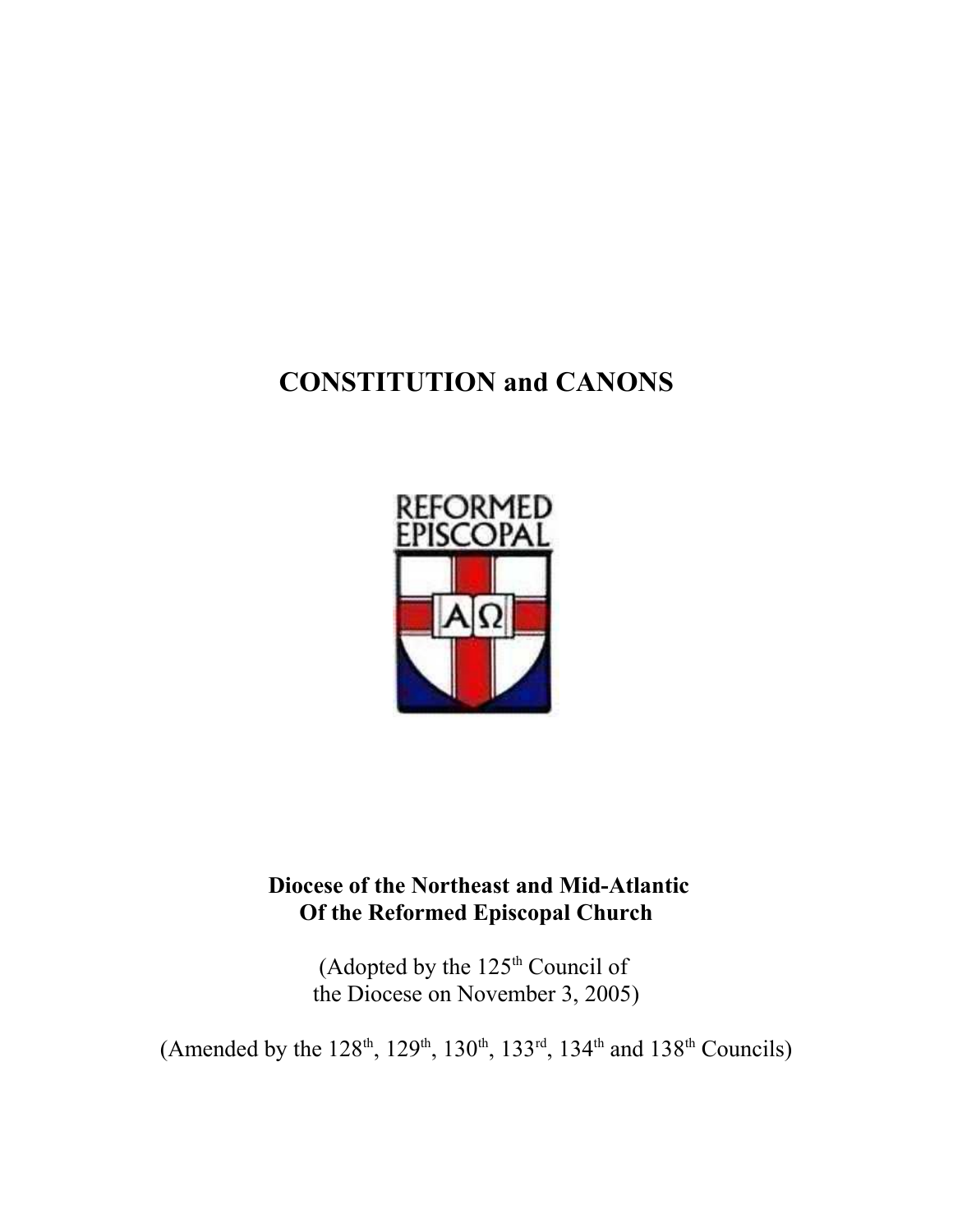## **CONSTITUTION**

#### **ARTICLE I** - *Name*

The name of this Diocese is *The Diocese of the Northeast and Mid-Atlantic of the Reformed Episcopal Church.* This Diocese is incorporated as the New York & Philadelphia Synod of the Reformed Episcopal Church.

#### **ARTICLE II -** *Mission*

The mission of the Diocese is to establish, support and maintain parishes, missions, and other related institutions and agencies of ministry, and to oversee and assist the service of lay ministry and Clergymen canonically resident in the Diocese to the glory of God.

#### **ARTICLE III -** *The Diocese*

**Section 1.** The Diocese, as a constituent part of the Reformed Episcopal Church, shall be bound by the authority of the Church's *Constitution and Canons***,** the *Book of Common Prayer* as set forth at any time by the General Council and by the following unalterable historical documents that are part of the received Body of the Church's Doctrine:

- 1. The Thirty-Nine Articles of Religion in their 1801 form.
- 2. The Declaration of Principles of 1873, as adopted by the first General Council of this Church.
- 3. The Chicago-Lambeth Quadrilateral of 1886-1888.

These historical documents are found appended to the *Constitution and Canons* of the Reformed Episcopal Church.

**Section 2.** The Diocese shall consist of all organized Parishes, Mission Parishes and Extension Works and of all clergy of the Reformed Episcopal Church resident within the geographical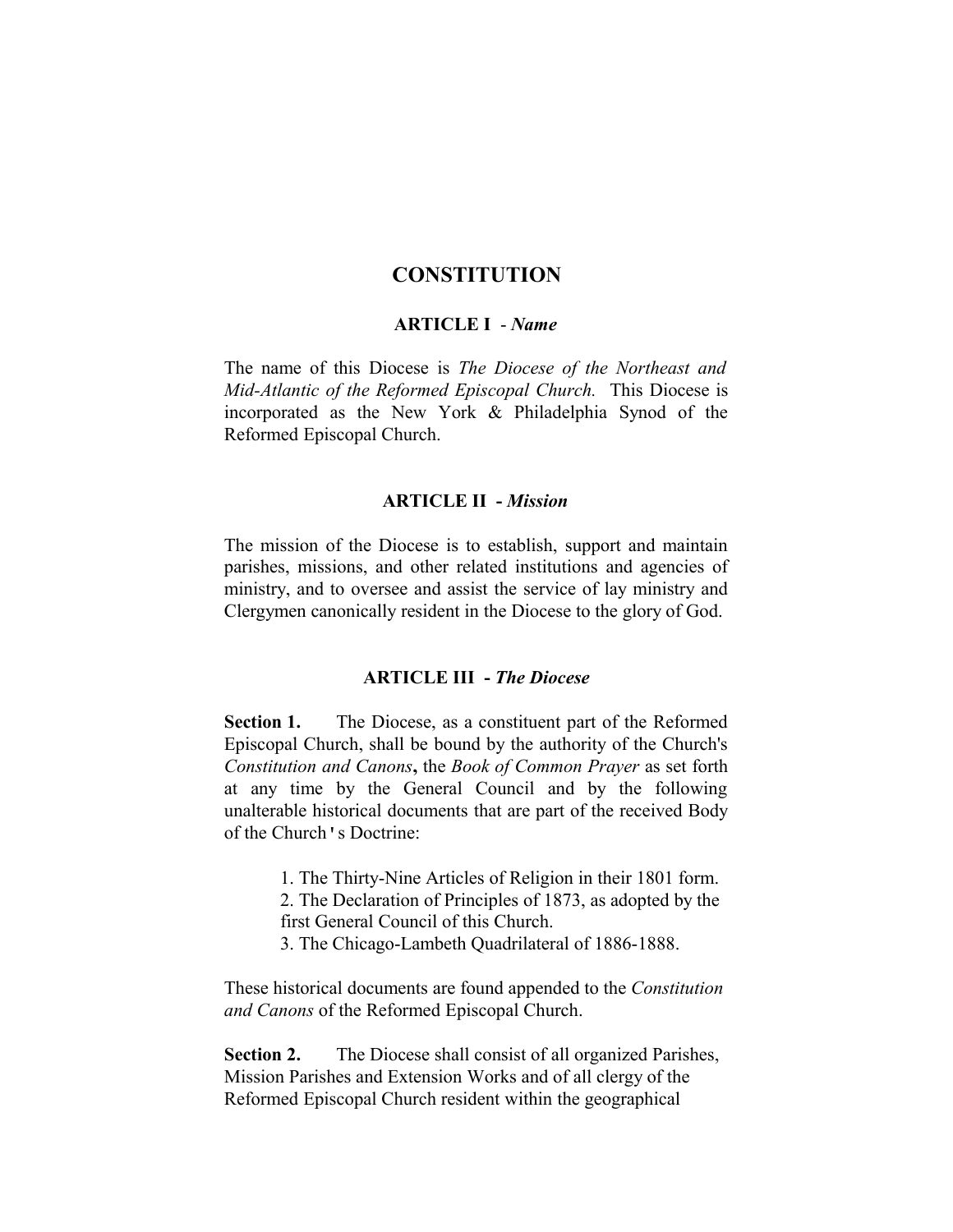boundaries of the Diocese as established by the General Council and its *Constitution and Canons*. The Parishes and Mission Parishes shall be represented at the Diocesan Council as the *Canons* of this Diocese direct.

#### **ARTICLE IV -** *Government of the Diocese*

**Section 1.** The legislation of the Diocese, and the direction of all matters which belong to and affect the Diocese, shall be vested in the Diocesan Council, subject to the restrictions of Article III, Section 1.

**Section 2.** The Ordinary, or Presiding Bishop of the Diocese, and Standing Committee of the Diocese shall be the Ecclesiastical Authority of the Diocese. If there be no Ordinary, the Standing Committee shall be the Ecclesiastical Authority.

**Section 3.** All boards and committees of the Diocese shall be under the supervision of the Ecclesiastical Authority of the Diocese; which authority shall have the power to regulate their operations and actions and if necessary, due to doctrinal, moral or legal error to temporarily suspend their activity within the limits of the *Constitution and Canons* of the Diocese**.** 

**Section 4.** The Ordinary, and the Bishop Coadjutor, if there be one, shall be member(s) *ex officio* of all committees whether elective or appointive.

### **ARTICLE V -** *Membership of the Diocesan Council*

**Section 1.** The Ordinary, the Bishop Coadjutor if there be one, Suffragan Bishop(s), and all Presbyters of the Diocese are members of the Diocesan Council. Deacons serving as Ministerin-charge of a Parish within the Diocese may, by a two-thirds vote, be elected by any Council to membership therein.

**Section 2.** The Second Vice-President, if he be a layman, the Secretary, Assistant Secretary, lay members of the Standing Committee, lay members of the Board of Trustees, and all lay Chairmen of committees and of other authorized agencies of the Diocese are members of the Diocesan Council.

**Section 3.** All lay delegates elected in accordance with the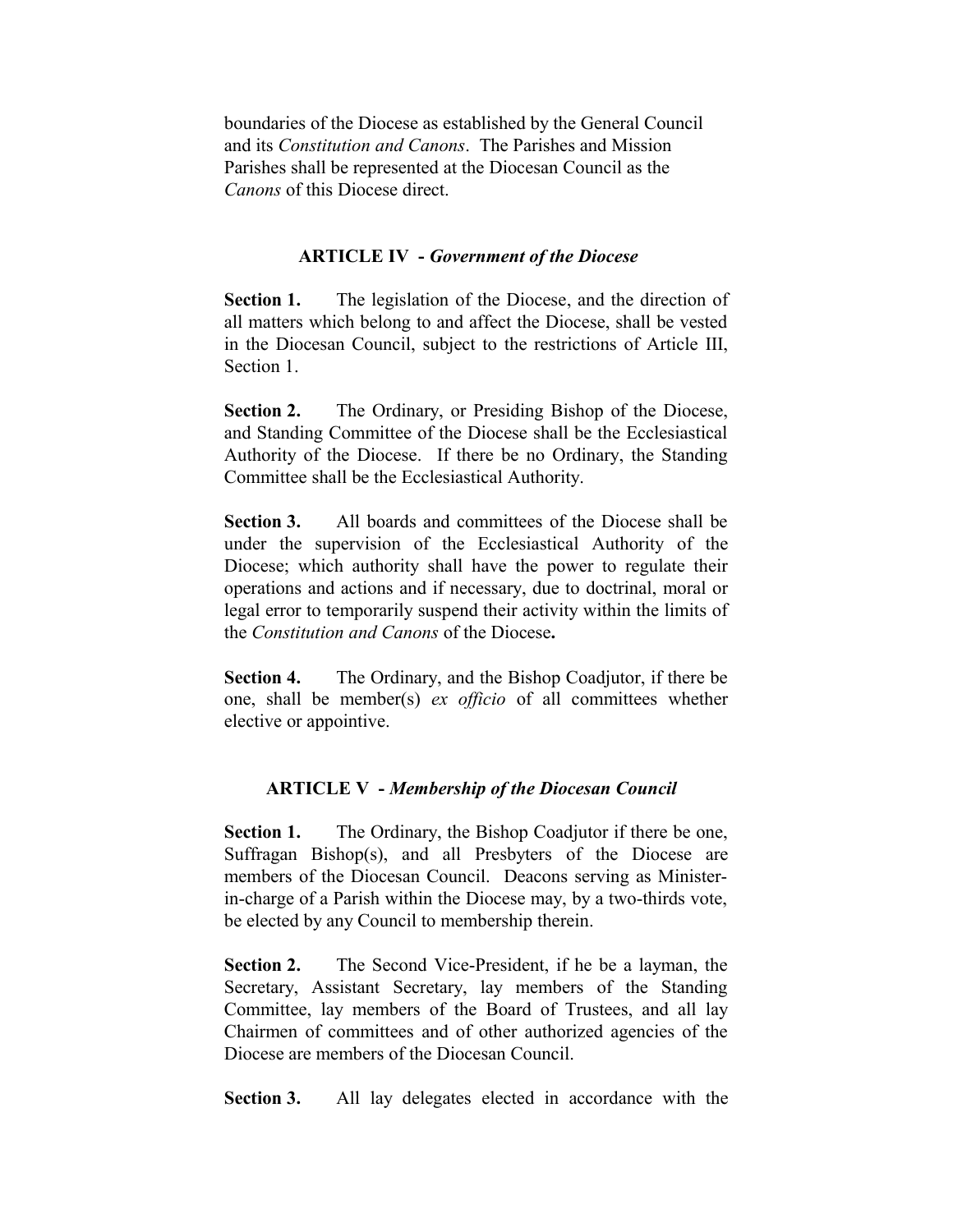provisions of Title II, Canon IV, of the *Canons of the Diocese* are members of the Diocesan Council**.** 

**Section 4.** No one shall be a member of the Diocesan Council who is not a communicant member of the Reformed Episcopal Church in good and regular standing.

**Section 5.** By a two-thirds vote, visitors and friends of the Reformed Episcopal Church may be seated as Corresponding Members for the duration of the meeting of any Council. Corresponding membership shall confer the right to speak upon the floor of the house, but not to vote in its deliberations.

## **ARTICLE VI -** *Meetings of the Council*

**Section 1.** The Diocesan Council shall convene its regular meeting on the first Thursday following the Feast of All Saints in each year, at such a place as shall have been selected at the next preceding meeting, unless such time or place of meeting, or both, shall have been changed in the manner set forth in Section 2 or Section 3 of this Article.

**Section 2.** In case there shall be any good cause rendering it advisable to change either, or both, the time or the place fixed for any meeting of the Diocesan Council, the Ordinary may do so, by and with the written consent of two-thirds of the members of the Standing Committee.

If such a change is made, thirty days notice thereof shall be given by the Ordinary to every Parish and Mission Parish entitled to representation in the Diocesan Council.

**Section 3.** The Ordinary may also call special meetings of the Diocesan Council, by and with the written consent of two-thirds of the members of the Standing Committee; and any such meetings shall be held at the time and place designated in the call to the meeting. Thirty days notice thereof shall be given by the Ordinary to every Parish and Mission Parish, entitled to representation, specifying the object or objects of such meeting.

**Section 4.** The Delegates elected to the next preceding Diocesan Council shall be delegates to any special meeting, unless in the interim, any Parish shall have elected other delegates.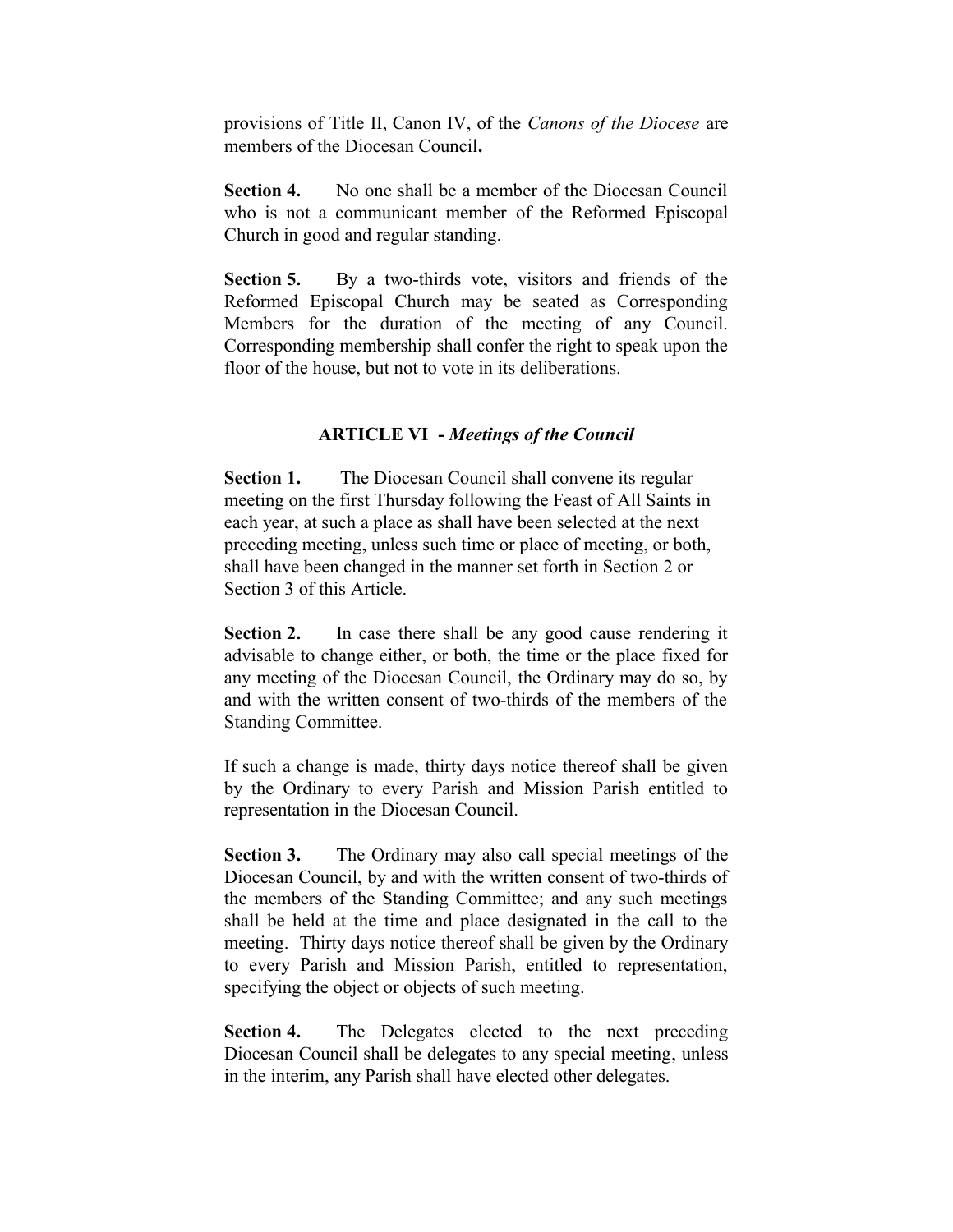**Section 5.** The Diocesan Council may, by a two-thirds vote, adopt a different date for the regular meetings of the Council.

## **ARTICLE VII -** *Officers of the Council*

Section 1. The officers of the Diocesan Council shall be President, First Vice-President, Second Vice-President, Secretary, Assistant Secretary and such other officers as the Diocesan Council may decide upon from time to time. The officers shall be elected by ballot at each regular meeting of the Diocesan Council, and shall hold their respective offices until their successors have been elected and have qualified.

**Section 2.** The Ordinary and the Bishop Coadjutor, if there be one, shall be *ex officio* President and First Vice-President, respectively, of the Council.

**Section 3.** If there be no Bishop Coadjutor, the First Vice-President of the Council shall be elected from among the Bishops or Presbyters of the Diocese.

**Section 4.** The several officers described in Section 1 shall perform the duties, which usually pertain to their offices, and such other duties as may be assigned to them by the Diocesan Council.

**Section 5.** In the event of the resignation, removal, or death of the Ordinary, the Bishop Coadjutor, if there be one, shall immediately succeed to the office. In the event of the inability of the President to act during a session of the Council, or between sessions, the First Vice-President shall discharge his duties while such inability continues and the Second Vice-President shall discharge the duties of the First Vice-President.

**Section 6.** In the case of the death or disability or resignation of the First Vice-President, the Second Vice-President, the Secretary, or the Assistant Secretary, the President, in concurrence with a majority of the Standing Committee, shall forthwith appoint a suitable person to fill the office and execute the duties thereof, until the next regular meeting of the Diocesan Council.

**Section 7.** The Treasurer of the Board of Trustees of the Diocese shall be the Treasurer of the Diocesan Council.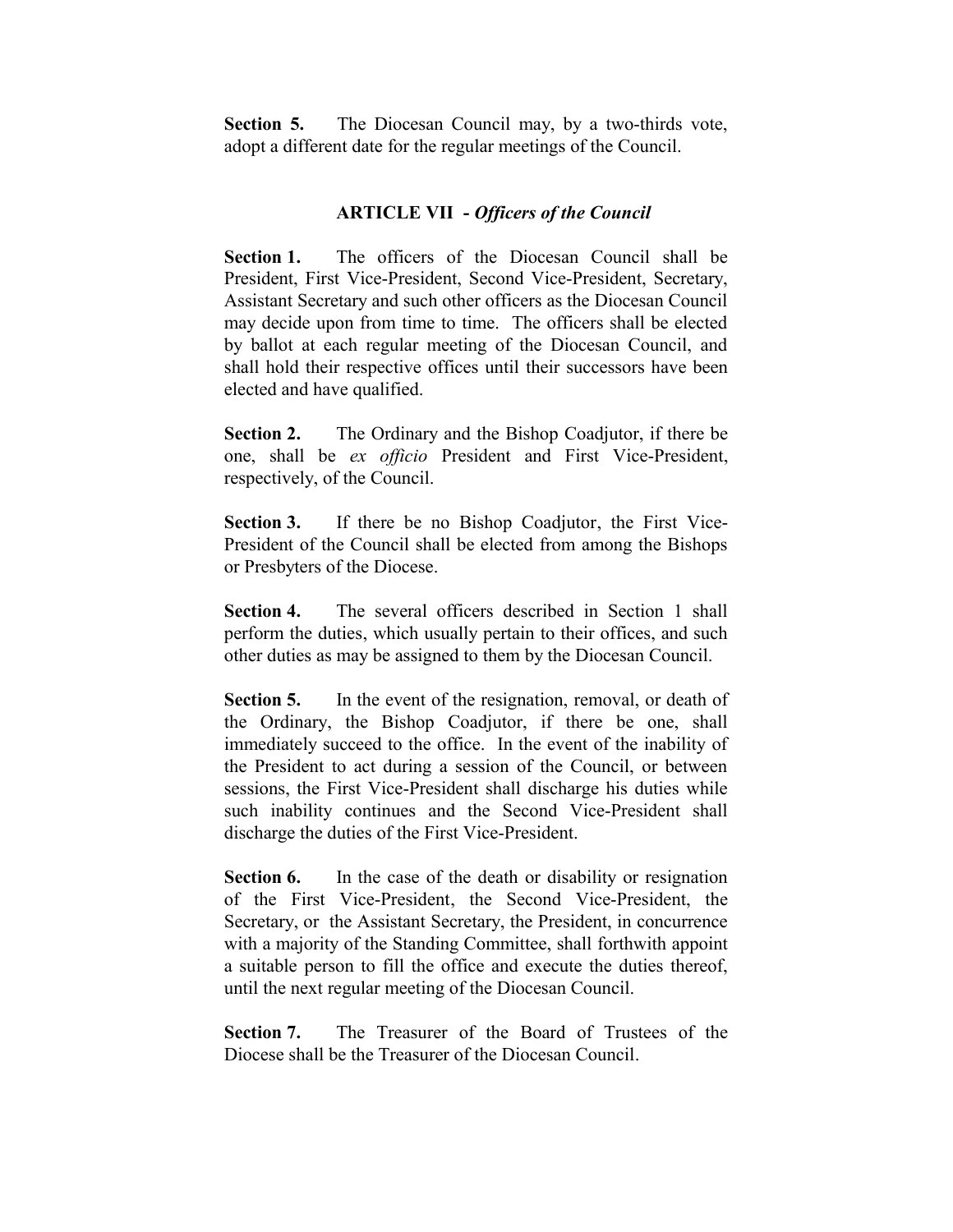## **ARTICLE VIII -** *Proceedings of the Council of the Diocese of the Northeast and Mid-Atlantic*

**Section 1.** The proceedings at the meetings of the Diocesan Council shall be regulated by such parliamentary rules as the Council may from time to time adopt; provided, however, that whenever ten or more members of the Council call for a vote by orders, it shall be allowed. In such case the Bishops shall vote as Presbyters, and the concurrence of both orders shall be necessary to the passage of the measure so voted on.

**Section 2.** In all business of the Council, freedom of debate shall be allowed, subject to the Council to fix and limit the length of time for debate.

Section 3. Six Presbyters and twelve lay delegates, representing a minimum of four Parishes or Mission Parishes, shall constitute a quorum for the transaction of business, but any number may adjourn from day to day to await the arrival of a quorum.

**Section 4.** In the deliberations of the Council a call for prayer shall always be deemed in order.

## **ARTICLE IX -** *Boards and Committees*

Section 1. The following Committees and Boards shall be elected annually:

**(1).** A Standing Committee, consisting of three Presbyters and three Laymen. Members are elected for three year terms, with one Presbyter and one Layman being elected annually. Members who have served for two consecutive terms may not be elected for a third consecutive term.

**(2).** A Board of Trustees of the Diocese consisting of not less than five and not more than twenty-five members, as provided in the charter of the New York and Philadelphia Synod, herein referred to as the Diocese of the Northeast and Mid-Atlantic.

**(3).** A Board of Directors for the Theological Seminary of the Reformed Episcopal Church, consisting of nine members, in accordance with the Charter of the Institution. Members serve three year terms, with three members being elected annually. Members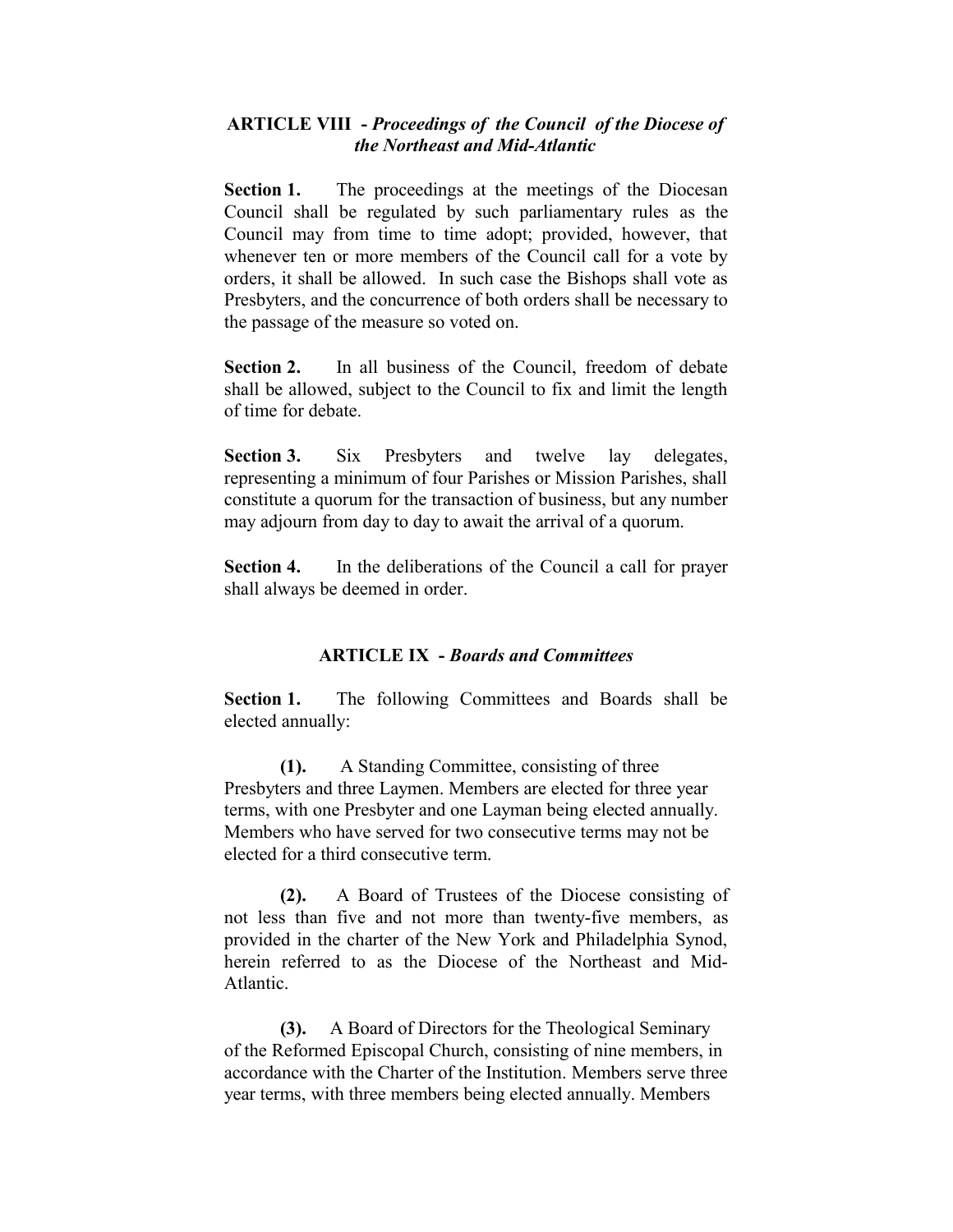who have served for two consecutive terms may not be elected for a third consecutive term.

**(4).** A Committee on Parochial Apportionments, consisting of five members, which shall receive from the Trustees of the Diocese the budgetary requirements for funding diocesan ministries and agencies, and shall establish the apportionment required from each parish for the support of the work of the Diocese.

**Section 2.** The following Committees, and any others which have been or shall be ordered by the Diocesan Council, shall be appointed annually by the President:

- (**1).** A Committee on Constitution and Canons, consisting of three members, to which shall be referred all alterations of, or additions to, the Constitution and Canons of this Diocese, and questions of a constitutional nature arising on the floor of the House on which the Diocesan Council may desire a report.
- **(2).** A Committee on Memorials, consisting of three members, which shall memorialize those who have been prominent in the life and work of the Diocese (as in distinction from those who have contributed especially to the well-being of the local parish) and who have gone to be with their Lord since the last preceding regular Diocesan Council.
- **(3).** A Committee on the Bassinger Home Fund for Aged and Disabled Clergymen, consisting of five members, which shall foster the interests of the clergy of this Diocese against the needs brought on by infirmity, age and death. They shall study the needs and recommend appropriations from funds designated for this purpose. To this Committee may be referred all matters pertaining to the protection of our clergy by means of insurance or annuity, or both. They shall have power to promote such plans as the Diocesan Council may direct.
- **(4).** A Committee on the State of the Diocese, consisting of three members, which shall compile statistics, covering all the parishes in the Diocese, showing church membership and how it has increased or decreased; Sunday School membership and personnel; baptisms; marriages; funerals; expenditures for current expenses, Sunday School work and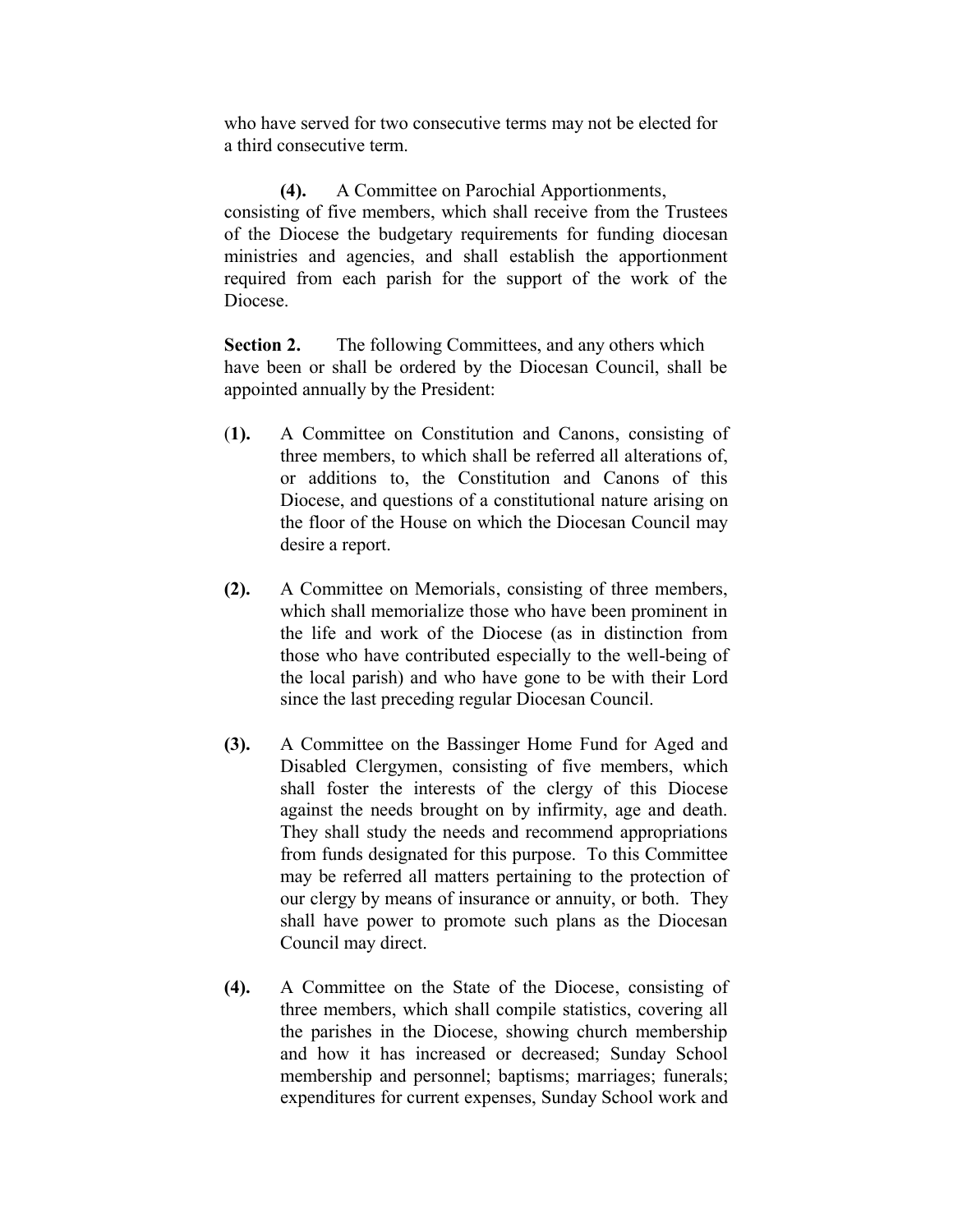benevolence; and the value of church assets and property including all cash, real property and investments. The Committee shall evaluate the statistics and call attention to the state of the Diocese's work as indicated thereby.

- **(5).** An Official Auditor, or an Auditing Committee of three members, if authorized by any meeting of the Diocesan Council, who shall examine the accounts and investments of all Diocesan Funds, and whose certificate of audit shall be attached to the reports of all Treasurers.
- **(6).** A Committee on Credentials, consisting of three members, which shall examine the certificates of lay delegates to the Diocesan Council; which shall report any irregularities in the certificates; and which shall enforce Title II, Canon IV of the *Canons* of this Diocese.

**(7).** A Committee on Young People's Work, consisting of ten members, which shall serve as a link between the Christian activities of the young people and the Diocesan Council. It shall seek to foster the faith of the young people and their intelligent interest in the work and witness of their parish and of the Reformed Episcopal Church.

**(8).** A Committee on Christian Education, consisting of five members, which shall study and recommend methods, materials, and plans for the effective training of our people in the knowledge of Christ and of the Scriptures, of the Christian life, and of the principles, doctrine and worship of the Reformed Episcopal Church.

**(9).** A Committee on Nominations, consisting of seven members, which shall meet before the next ensuing regular Diocesan Council, and prepare its list of nominees for the officers of the Council and for all elective Committees. The Committee shall canvass by mail, at least sixty days in advance of the meetings of the Council, the rectors and vestries of the Diocese for their suggestions for personnel of elective boards and committees. Copies of the Nominating Committee's report shall be distributed early on the first day of the Council.

**(10).** A Committee on Program and Resolutions, consisting of three members, which in consultation with the Ordinary, shall plan the schedule and program for the various sessions of the Diocesan Council; and which shall be responsible for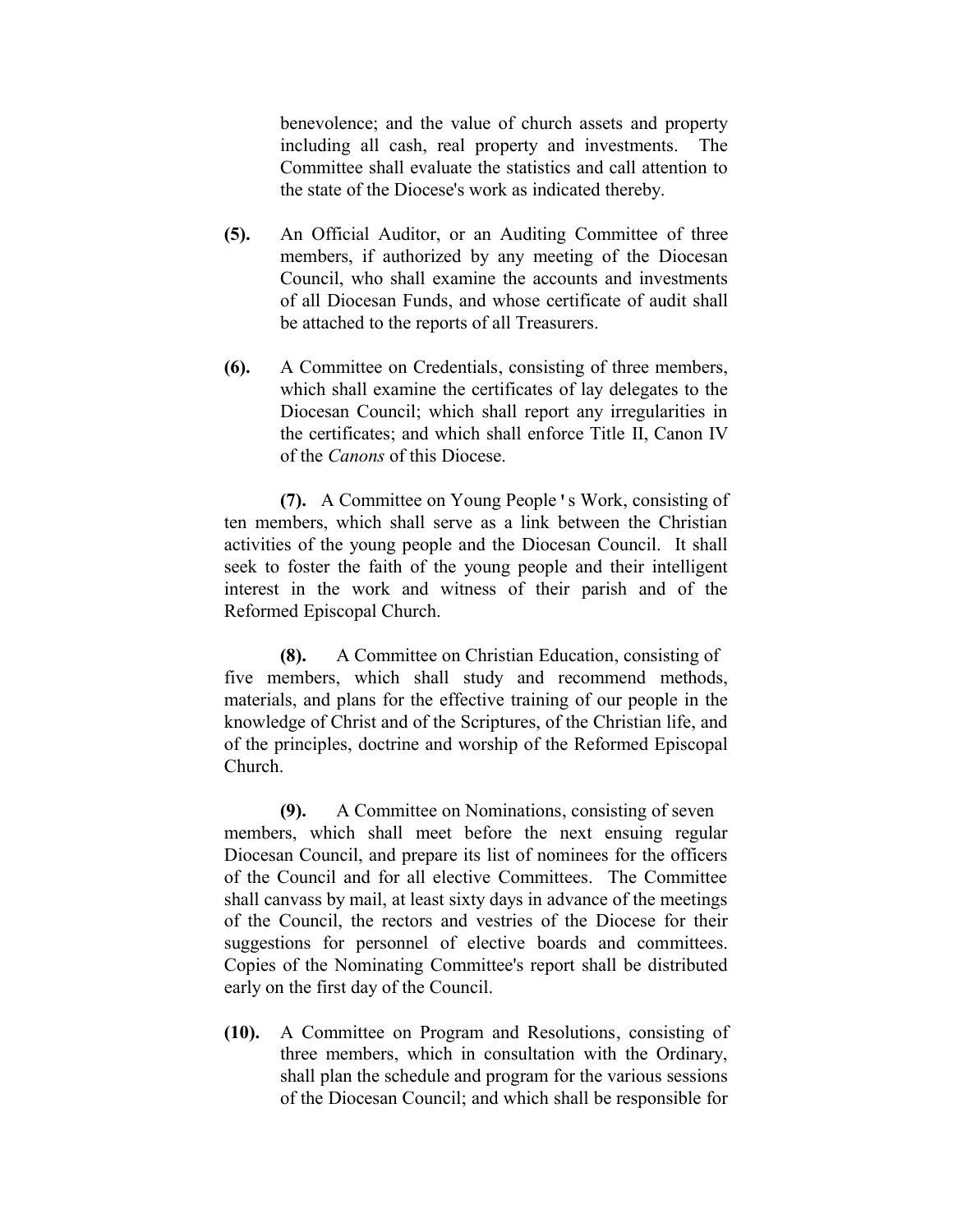all courtesy motions; and to which the House may refer any other resolutions for consideration and report.

**(11).** A Committee on Evangelism, Church Growth and Development consisting of seven (or eight if there be a Bishop Co-Adjutor) members. The Ordinary, Bishop Co-Adjutor, and the Treasurer of the Board of Trustees of the Diocese shall be members *ex officio*. The remaining five members shall be appointed from the membership of the Standing Committee and/or the Diocesan trustees. The duties of the Committee shall be to determine, or assist local parishes in determining, the sites of new Churches and to request the Trustees of the Diocese to provide such funds as shall be necessary for the establishment of those new Churches. This Committee shall have power to make recommendations to the Diocesan Trustees regarding financial aid to Churches. The Committee shall furthermore seek to promote the evangelistic and missionary interest and activity of the parishes, the up building of our people in the Christian faith and life, and, in conjunction with the Ordinary, other Bishops and the Theological Seminary, the training of clergy; to the end that the lost may be saved, believers strengthened, and the Church of Christ advanced.

**(12).** A Committee on Public Relations, consisting of five members, which shall endeavor to publicize by various news media all events and matters of interest occurring in the Diocese and its Parishes.

**Section 3.** The first named member of any Committee shall be the Chairman. The Committees appointed at any Council shall report in writing to the next succeeding Council.

**Section 4.** A Board of Examining Chaplains shall be annually appointed by the Ordinary at Council according to Title I, Canon 4 of the *Canons* of the Reformed Episcopal Church. It shall be the duty of this Board, consisting of three learned Presbyters canonically resident within the Diocese, and under the guidance and oversight of the Bishop, to conduct the examinations of Postulants prescribed by the *Canons* of the Reformed Episcopal Church.

#### **ARTICLE X** - *Election of Bishops*

In the event the office of the Ordinary becomes vacant for any reason, any regular meeting of the Diocesan Council, or a special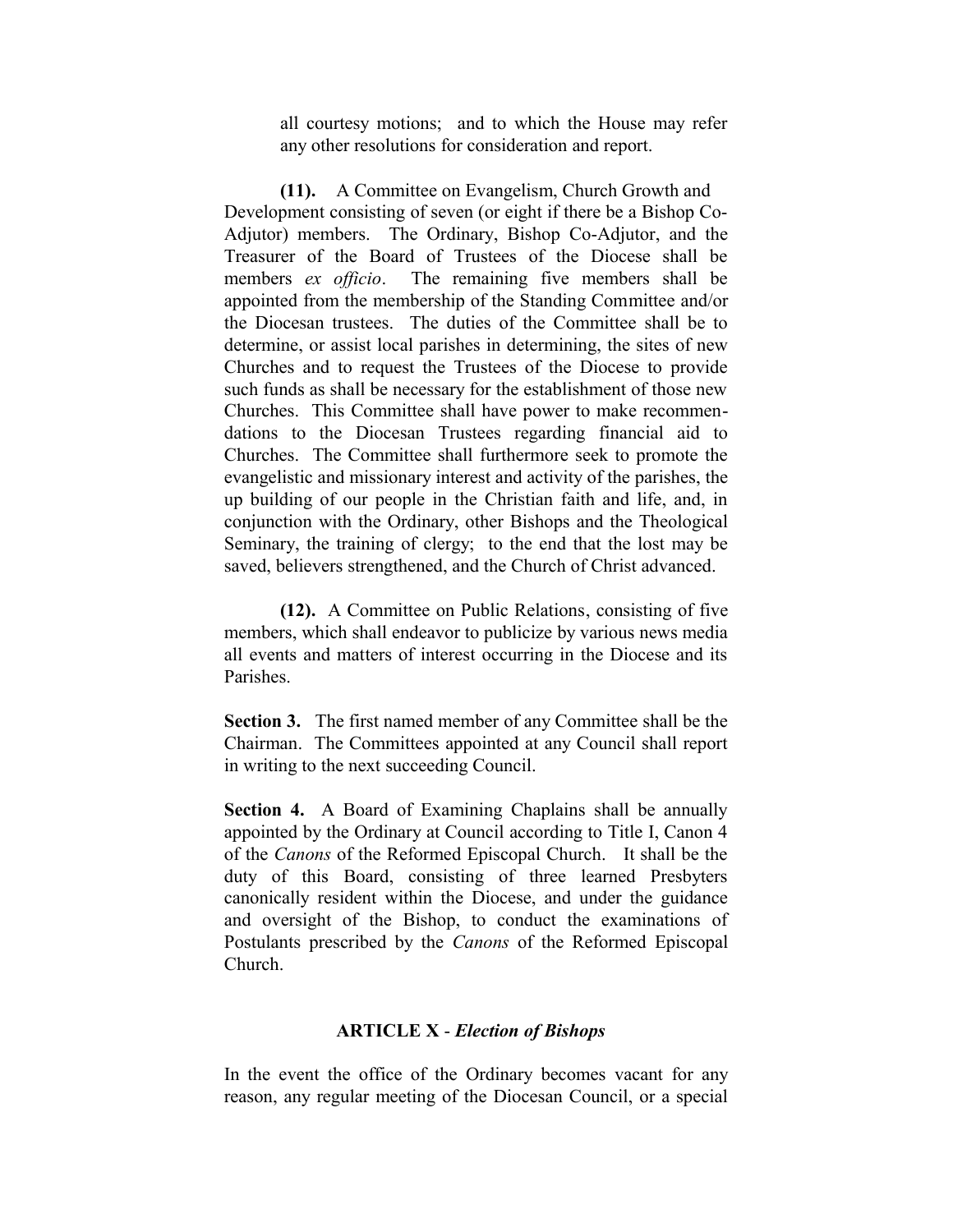meeting called for that purpose, may elect an Ordinary. When, in the judgment of the Ordinary and the Standing Committee, the condition of the Diocese shall require a Bishop Co-Adjutor, an election may be held at the next scheduled Council or at a Council canonically convened for that purpose. Likewise, any number of Suffragan Bishops judged necessary by the Ordinary and the Standing Committee may be elected by the Council. Such elections shall be by the concurrent vote, by ballot, of both orders, clerical and lay, and shall in every respect follow the procedure for the election of Bishops as set forth in the *Constitution and Canons* of the Reformed Episcopal Church.

If a vacancy occurs in the office of Ordinary, the Presiding Bishop, or his designee, will serve as bishop for the Diocese until the Diocesan Council elects a successor.

#### **ARTICLE XI** - *Amendments*

This Constitution may be amended by a unanimous vote of any stated meeting of the Council, or of any special meeting thereof called for the purpose; otherwise, by a two-thirds vote at one stated meeting of the Council, ratified by a two-thirds vote at the next succeeding stated meeting thereof. A motion to adopt for the first reading, even though passed unanimously when made, shall not constitute final passage but shall require ratification at the next stated meeting of the Council. If it is intended to have an amendment passed without a second reading, it shall be stated so when it is offered or proposed.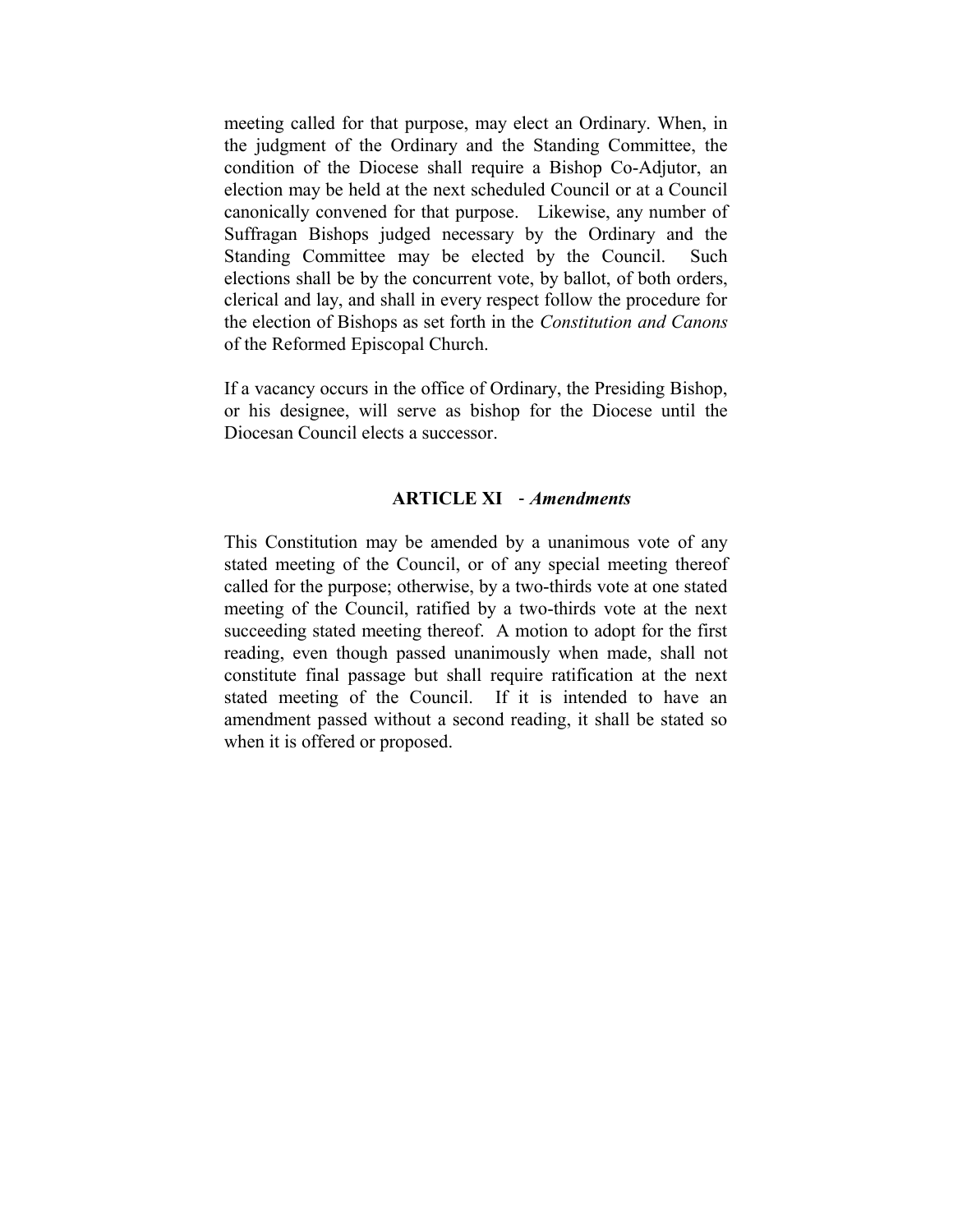## **CANONS**

## **TITLE I - THE DIOCESE OF THE NORTHEAST AND MID-ATLANTIC**

#### **CANON I -** *The Clergy*

**Section 1.** Annually before the meeting of the Diocesan Council, the Ordinary, or if there be none, the Standing Committee, shall prepare or cause to be prepared, a Roll of all clergy canonically resident in this Diocese, with the names of their respective charges, together with their places of domicile; and also, with particulars of time and place, the names of all Clergymen who have been ordained or received by Letter Dimissory, have resigned or died or have been removed from the active list, or have been subject to discipline. Such Roll shall be laid before the Council immediately after it shall have been called to order and the names of the clerical members called there from. This Roll shall be published in the *Minutes*, and the Secretary of the Diocese shall send a copy of the same to the Secretary of the General Council.

#### **Section 2. Non-parochial Clergy**

 **(A).** It shall be the duty of every Clergyman in the Diocese of the Northeast and Mid-Atlantic, except he be retired because of age or disability, who is not in charge of a Parish or otherwise engaged in the service of the Diocese to make an annual report, in writing, to the Ordinary, no less than sixty days prior to the convening of the annual Diocesan Council, or if there be no Ordinary to the Standing Committee, showing cause why he should remain on the active Roll of the clergy of the Diocese. This report is to include his place of domicile, the occupation in which he is engaged and the ministry in which he is involved. Any clergyman who fails so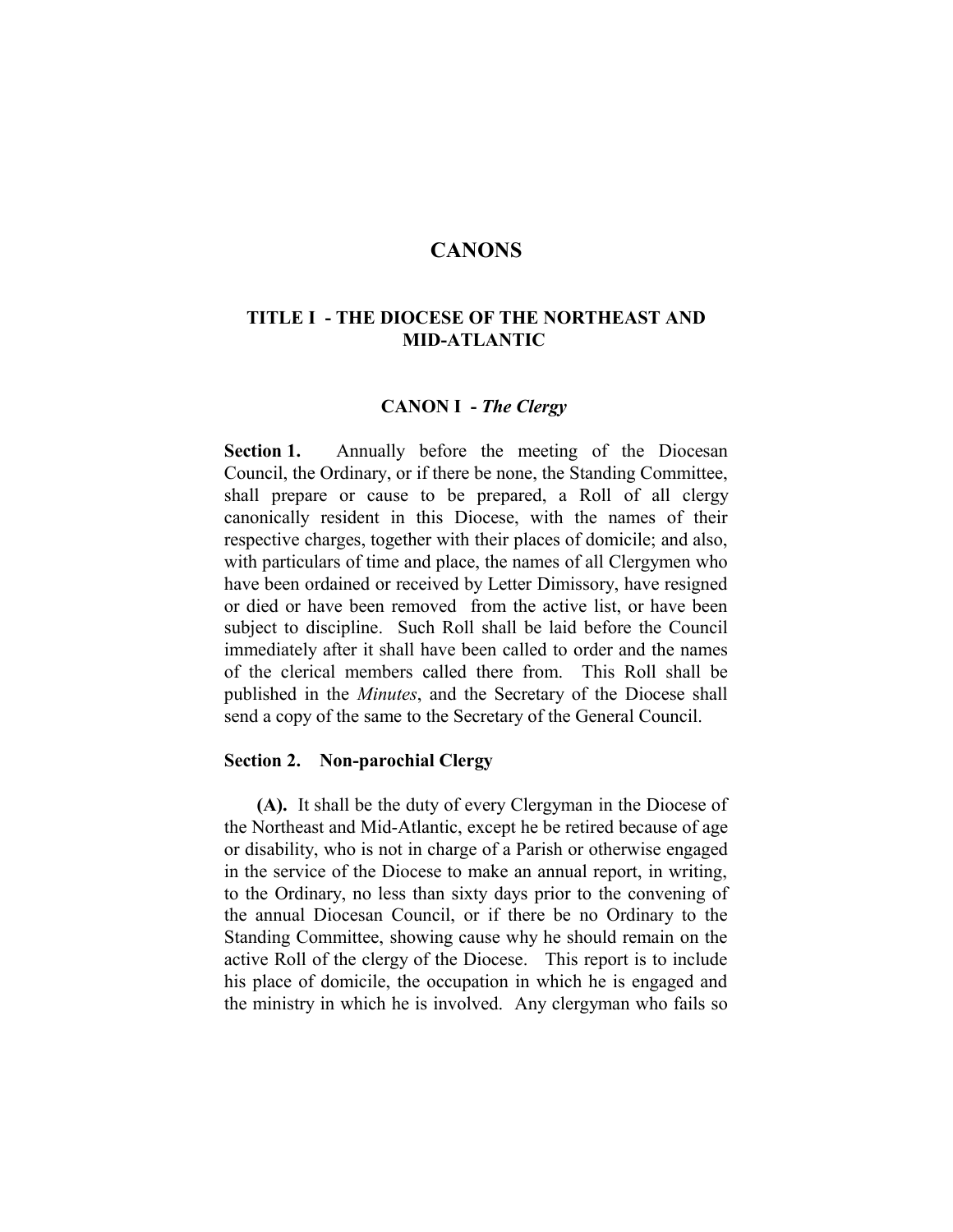to report, or whose proposed reasons for retaining active status are deemed insufficient by the Ordinary and Standing Committee, shall be removed from the list of active clergy to the inactive list, and shall forfeit his seat and vote in the Diocesan Council. Any clergyman so removed from the list of active clergy may be restored by (a) being made in charge of a Parish or otherwise becoming engaged in ministry in a Parish, or in the service of the Diocese, or (b) by laying before the Ordinary and Standing Committee in writing reasons which they deem sufficient why he should be restored including a satisfactory explanation for any previous failure to report. In every case, the decision of the Ordinary and Standing Committee shall be handed down in writing.

 **(B).** All clergy on the active roll, not in charge, or assisting in the work of a Parish or otherwise engaged in the service of the Diocese or in a church in communion with the Reformed Episcopal Church, are required to send one-half of their tithe to the Diocesan Treasurer for deposit into the Diocesan treasury.

#### **Section 3. Titles of Clergy and those serving**

 **(A).** A Presbyter in charge of a Parish shall be designated the Rector or Pastor thereof.

 **(B).** Other clergy, serving on the pastoral staff of a parish under the care of a Rector, shall be designated as Associate Rector, Assistant to the Rector, or Curate thereof, as determined by the nature of their call and ministerial function.

 **(C).** A clergyman in charge of a Mission Parish or an Extension Work, by appointment of the Bishop and Standing Committee, shall be designated the Vicar thereof.

 **(D).** A Deacon in charge of a Parish, by appointment of the Ordinary and Standing Committee, shall be designated the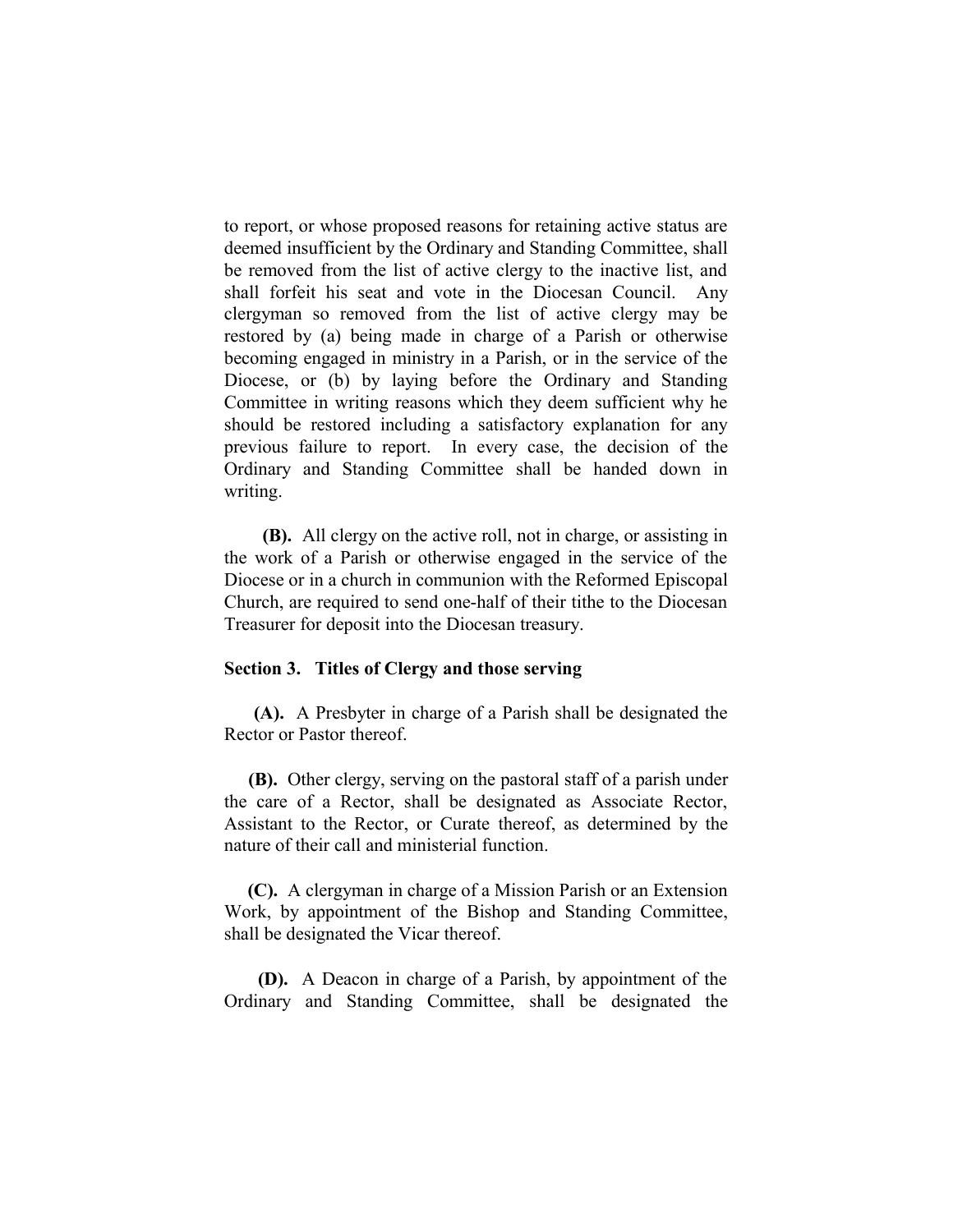Minister-in-charge thereof.

 **(E).** A Lay Reader may be licensed by the Bishop to conduct Divine Worship in a Parish or Mission without pastoral care, in accordance with Title I, Canon 24 of the *Canons* of the Reformed Episcopal Church; with the stipulation that such licensure be limited to those who are communicants of this church, and who submit the same credentials required of Postulants, as required by the *Canons* of the Reformed Episcopal Church.

#### **CANON II -** *The Secretary & Assistant Secretary*

It shall be the duty of the Secretary to notify all Parishes and Mission Parishes in the Diocese at least thirty days in advance of the time and place of all meetings of the Council, to take the *Minutes* and record all proceedings of the Diocesan Council, and together with the President, to attest its official acts. The Secretary shall direct the printing and distribution of carefully indexed copies of the *Minutes of the Diocesan Council of the Northeast and Mid-Atlantic* and shall preserve in the archives of the Diocese at least twenty (20) copies thereof.

Before printing, the *Minutes* shall be examined by, and shall have the approval of the Ordinary or, in his absence, of someone designated by the Standing Committee.

The Assistant Secretary shall assist the Secretary in fulfilling these responsibilities.

#### **CANON III -** *The Treasurers*

It shall be the duty of all Treasurers, acting under the supervision of the Diocesan Council, to receive the monies belonging to their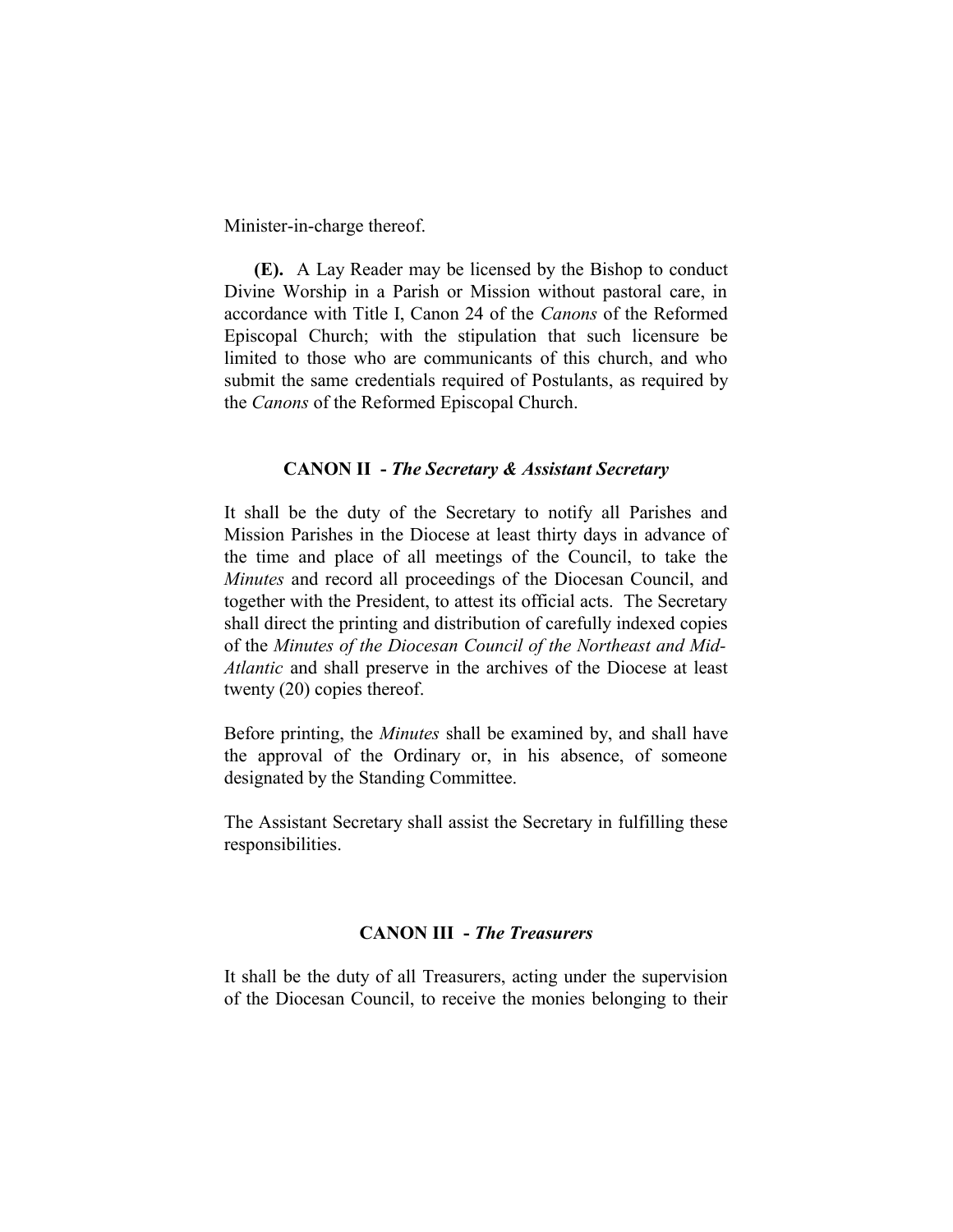respective funds and to distribute the same under the direction of the Council of the Diocese and/or of the agencies, boards or committees under which they serve. Their accounts shall be audited, the certificate of which shall be printed with the reports, printed copies of which shall be distributed to each member of the Council at its first session. The fiscal year shall begin with the first day of October and close with the last day of September.

## **CANON IV -** *The Standing Committee*

**Section 1.** The Standing Committee shall be the Advisory Board to the Ordinary in the oversight and administration of the work of the Diocese, and shall have such powers and perform such duties as are provided by the *Constitutions and Canons* of the Reformed Episcopal Church, and of the Diocese. The Standing Committee shall also discharge such other duties as may be assigned to it from time to time by the Diocesan Council.

**Section 2.** The Ordinary of the Diocese of the Northeast and Mid-Atlantic is a member *ex officio* of this Committee. The Committee shall elect one of its members as President. The Committee shall also elect from its members a Vice-President and a Secretary who shall keep the *Minutes* of its meetings, and perform such other clerical duties as the Committee may direct. Bishops Co-adjuter and Suffragan, if there be any, the Archdeacon of the Diocese, if there be one and the Canon to the Ordinary, if there be one, are members *ex officio* of this Committee.

**Section 3.** A simple majority shall constitute a quorum.

**Section 4.** The Committee shall make a report of its proceedings to each annual Diocesan Council, and to each General Council of the Reformed Episcopal Church.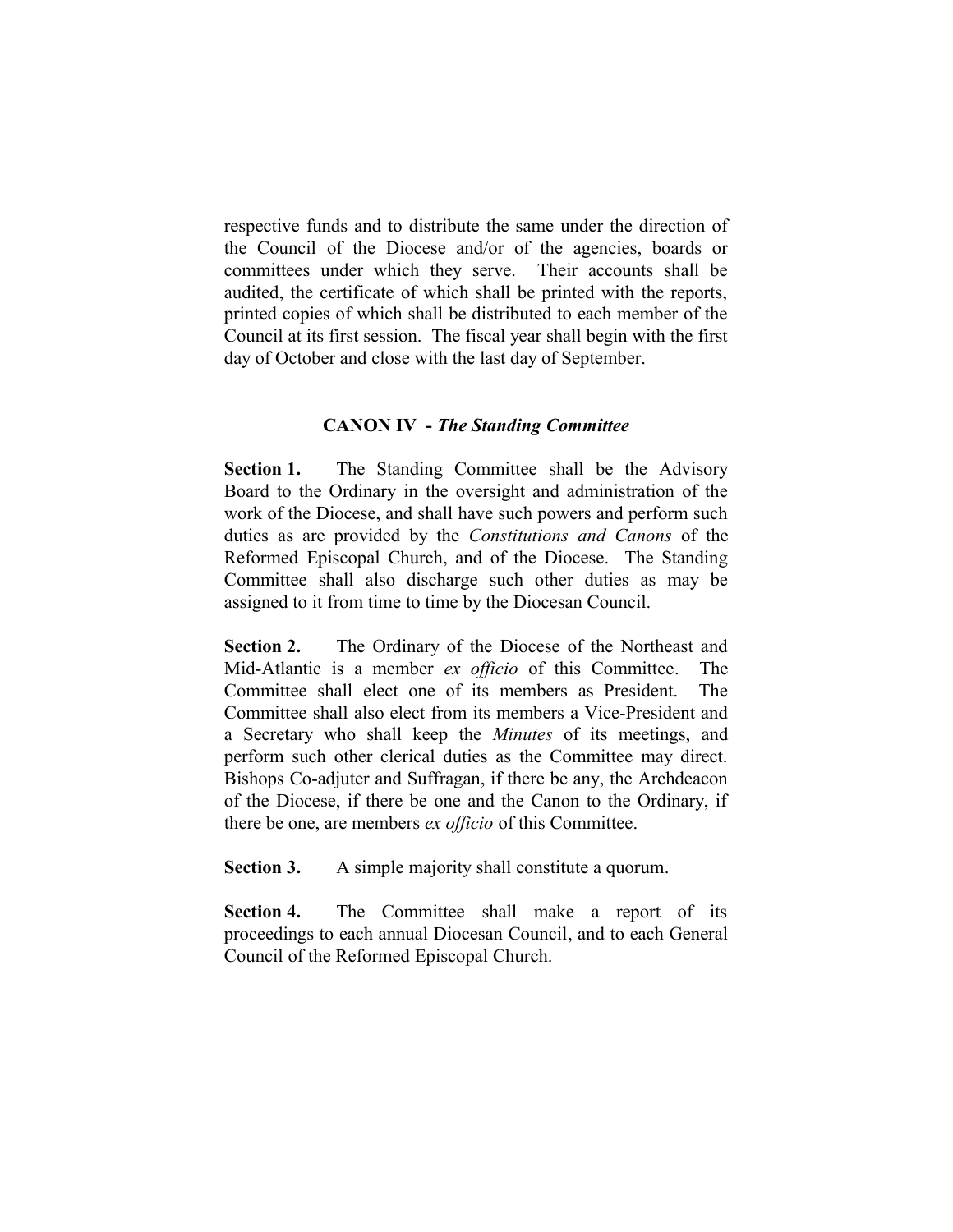#### **CANON V -** *The Board of Trustees of the Diocese*

**Section 1.** The duties of the Trustees of the Diocese shall be such as are defined by these Constitution and Canons, and as may be assigned from time to time by the Diocesan Council. The Board of Trustees shall hold, control and care for all funds and property of the Diocese. It shall also be the duty of the Trustees of the Diocese to receive and hold for the Diocese the equity in any and all property and funds, whether real or personal, that may be left by virtue of the closing or disbanding of any Parish, or of any society or group connected with such Parish, which has been meeting under the name of the Reformed Episcopal Church, where no prior provision has been made for the disposition of said property and funds. Nothing herein shall be construed, however, to affect any property that rightly belongs to the General Council of the Reformed Episcopal Church.

**Section 2.** The Ordinary shall be Chairman *ex officio* of the Board of Trustees. The Trustees shall elect other officers from their own number; and both the Secretary and Treasurer shall report annually to the Diocesan Council the entire proceedings of said board.

**Section 3.** The Diocesan Council shall have the power to prescribe and regulate the acts and proceedings of said Trustees in all matters not regulated by statute.

**Section 4.** A simple majority shall constitute a quorum.

## **CANON VI -** *The Administrative Committee*

There shall also be an Administrative Committee, consisting of the Officers of the Council, all Treasurers elected by the Council, the Standing Committee, the Committee on Parochial Apportionments, and the Trustees of the Diocese, which shall meet at the call of the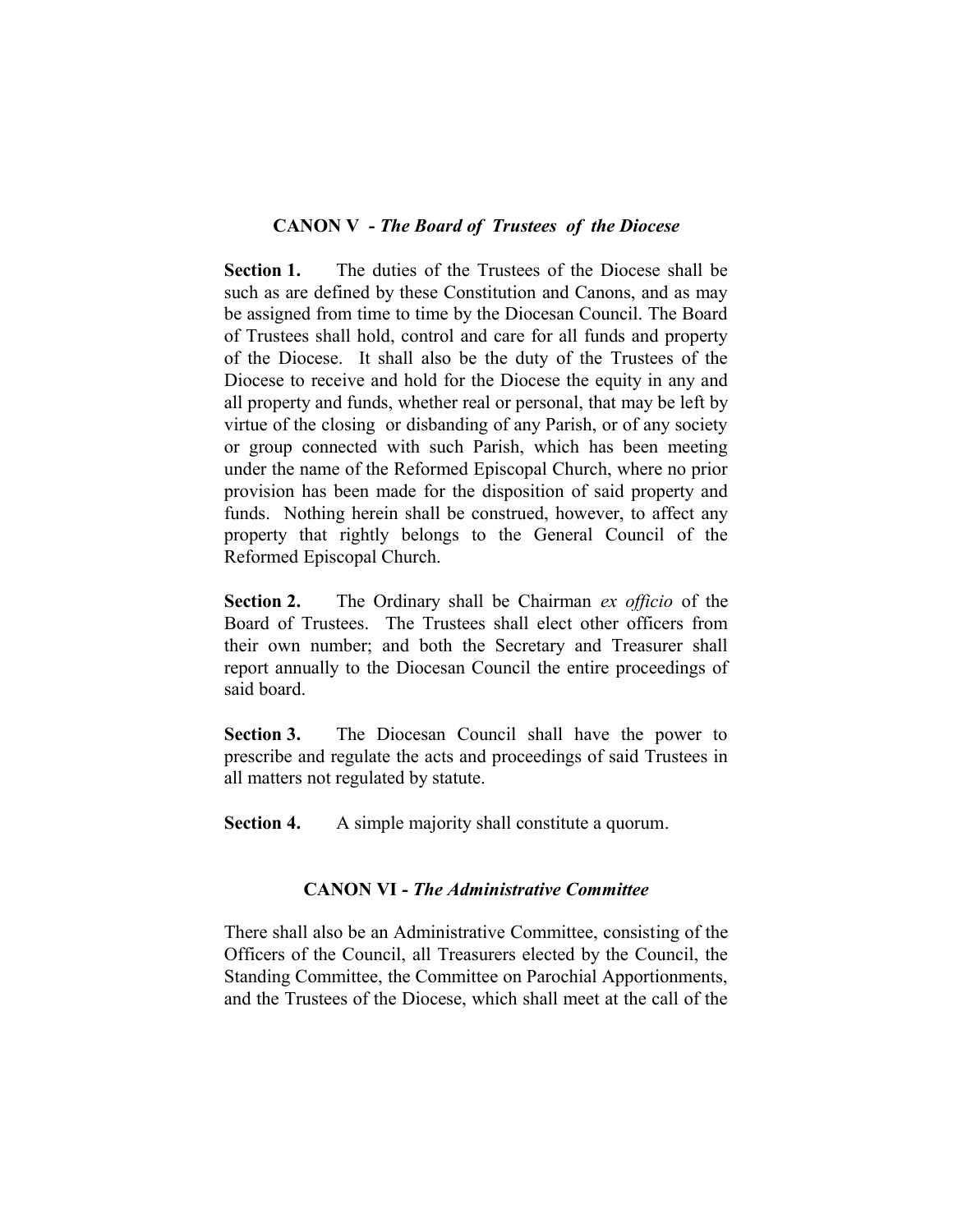Ordinary and Standing Committee to transact urgent business not deemed grave enough to demand a special meeting of the Council; which also, by a two-thirds vote of any Council, shall act as that Council in continuum, for the transaction of specific items referred to it. It shall report all its acts to the next succeeding Council.

#### **TITLE II - OF PARISHES**

#### **CANON I -** *Of Membership*

In accordance with Title IV, Canon 48, of the *Canons* of The Reformed Episcopal Church, the consent of the Ordinary and Standing Committee of the Diocese shall be prerequisite to the formation or reception of any Extension Work, Mission Parish or new Parish within the geographic boundaries of the Diocese.

#### **CANON II -** *Of Parishes, Mission Parishes, and Extension Works*

#### **Section 1. Extension Works**

**(A.)** According to Title IV, Canon 48, Section 9 of the *Canons* of the Reformed Episcopal Church, the initial stage of organization of a new Parish, prior to the gathering of twelve (12) adult adherents, shall be known as an *Extension Work* of the Diocese. At this stage, an Extension Work is understood to be working toward organization and eventual recognition as a Mission Parish, and should, subject to the approval of the Ordinary, elect officers, and hold meetings for the purpose of promoting the work of the church. Regular worship services should either be already in process or shortly anticipated. With the permission of the Ordinary, and in consultation with the Standing Committee, the congregation may use the name *"Reformed Episcopal"*, under the auspices of the Committee for Church Growth, Evangelism and Development and with the direct supervision of the Bishop. It is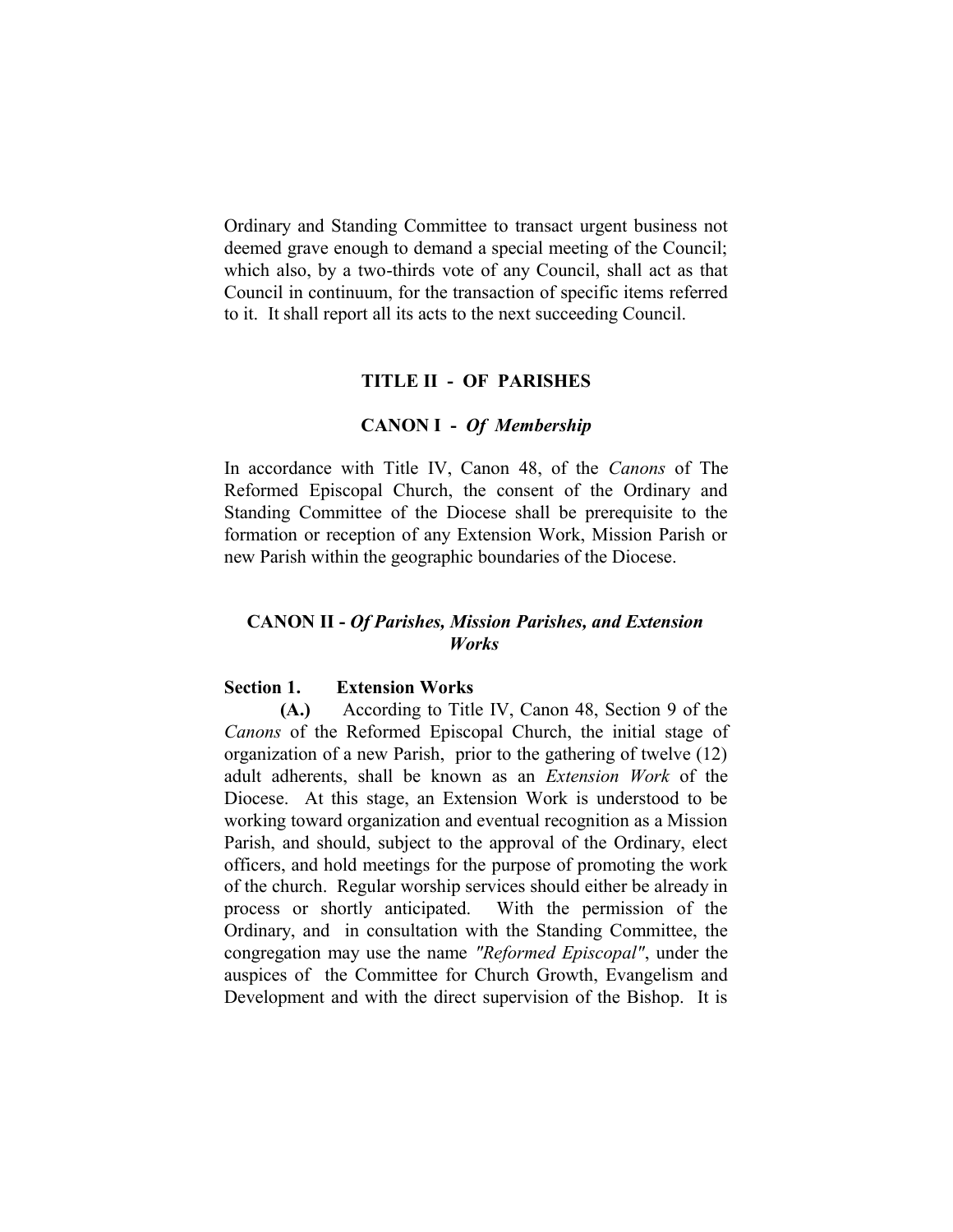understood that the Extension Work is being organized for the purpose of maintaining the worship of God and the preaching of the Gospel according to the doctrine, discipline, and worship of the Reformed Episcopal Church and in conformity with the *Constitution and Canons* of the Diocese of the Northeast and Mid-Atlantic and the Reformed Episcopal Church.

**(B.)** Should an Extension Work receive financial assistance from the Diocese, the pastor, wardens, vestry and people of the church must recognize that any funds received by the church are for the sole purpose of establishing a Reformed Episcopal Church. The pastor, wardens, vestry and people of the Extension Work, are obligated to work with the Bishop, and with the Committee on Evangelism, Church Growth and Development to implement recommended procedures for church growth, and to file such timely reports as may be requested. In the event the Extension Work should withdraw from the Reformed Episcopal Church, the pastor, wardens, vestry and members of the congregation are under obligation to repay to the Diocese all such funds as may have been disbursed for the support of the work.

**(C.)** Should the Extension Work fail, or be disbanded by action of the Ecclesiastical Authority, after all debts are paid, and the investment of a sponsoring local parish repaid, all remaining property purchased in the name of the church, and all residual funds shall revert to the ownership of the Diocese of the Northeast and Mid-Atlantic.

**(D.)** Extension Works are required to contribute 5% of gross monthly revenues (excluding school revenues and designated building funds) to the Diocesan Budget. An additional 5% of gross revenues must be set aside to establish a Building Fund.

**(E.)** Extension Works may elect one (1) lay representative to the Diocesan Council. That representative will be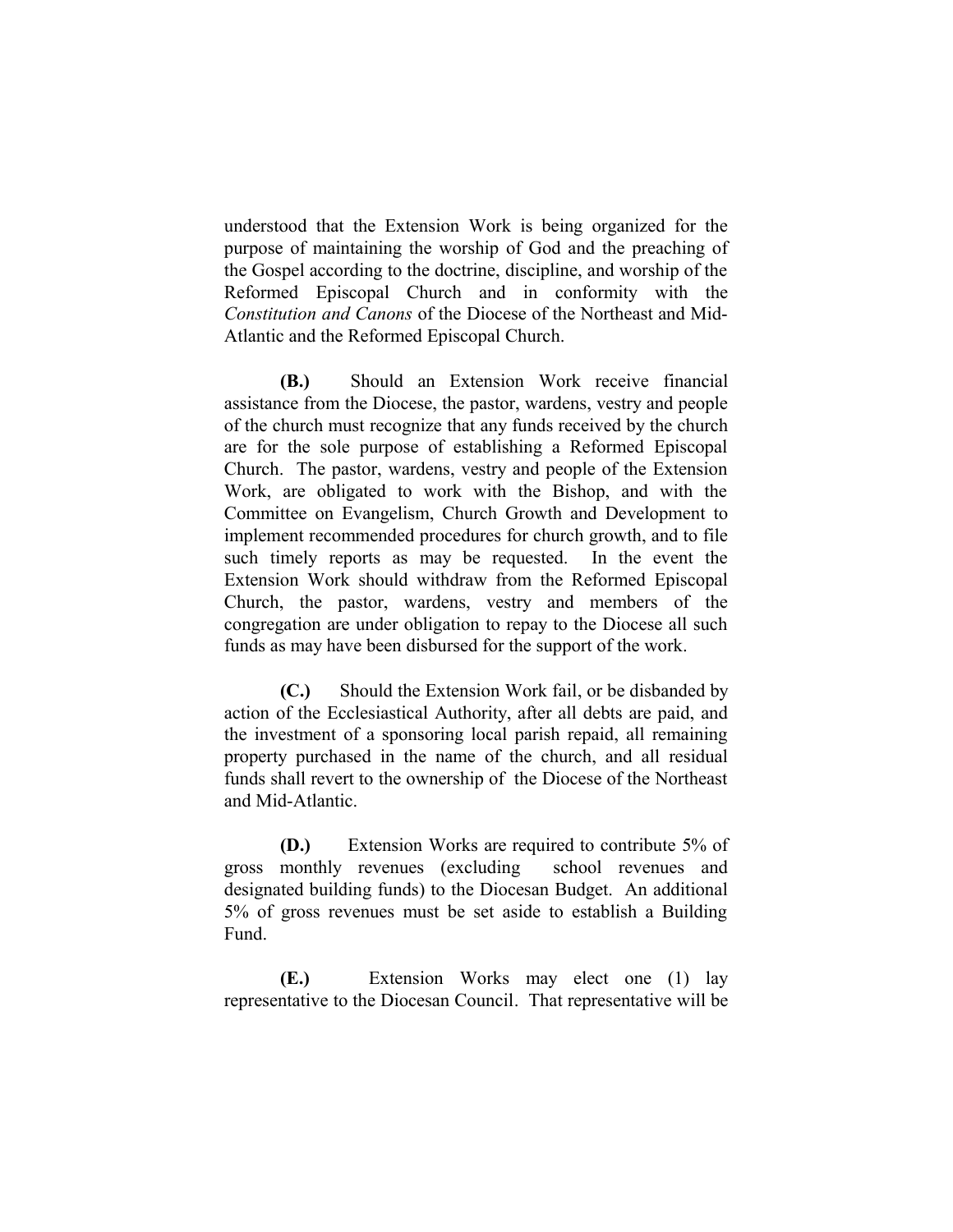a Corresponding Member of the Council. Said representative shall be accorded the right to speak upon the floor of the House, but not to vote in its deliberations. Extension works that fail to fulfill their financial obligations to the Diocese forfeit rights to representation at Diocesan Council and may also lose financial assistance.

#### **Section 2. Mission Parishes.**

**(A.)** An Extension Work, having gathered to itself at least twelve (12) persons of legal voting age, who intend to be supporters of the congregation, and who have been duly examined by the Ordinary, or by a Bishop or Presbyter of his appointment, as to their personal faith, as attested by prior church membership, or by Confirmation by a Bishop, may make application to be received as a Mission Parish by signing and submitting to the Ordinary and Standing Committee the following Article of Association and Conformity according to Title IV, Canon 48, Section 7 of the *Canons* of the Reformed Episcopal Church: to wit,

> "We, the undersigned, hereby associate ourselves for the purpose of maintaining the worship of God and the preaching of the Gospel according to the Doctrine, Discipline, and Worship of the Reformed Episcopal Church, under the name of

> > Church,

of the city (or town) of in the State of and we promise conformity to the *Constitution and Canons* of The Reformed Episcopal Church, and of the Diocese of the Northeast and Mid-Atlantic.

"We do thereby authorize the Chairman and Secretary of this meeting to certify this action, in writing, to both the Bishop, and to the Standing Committee of the Diocese of the Northeast and Mid-Atlantic."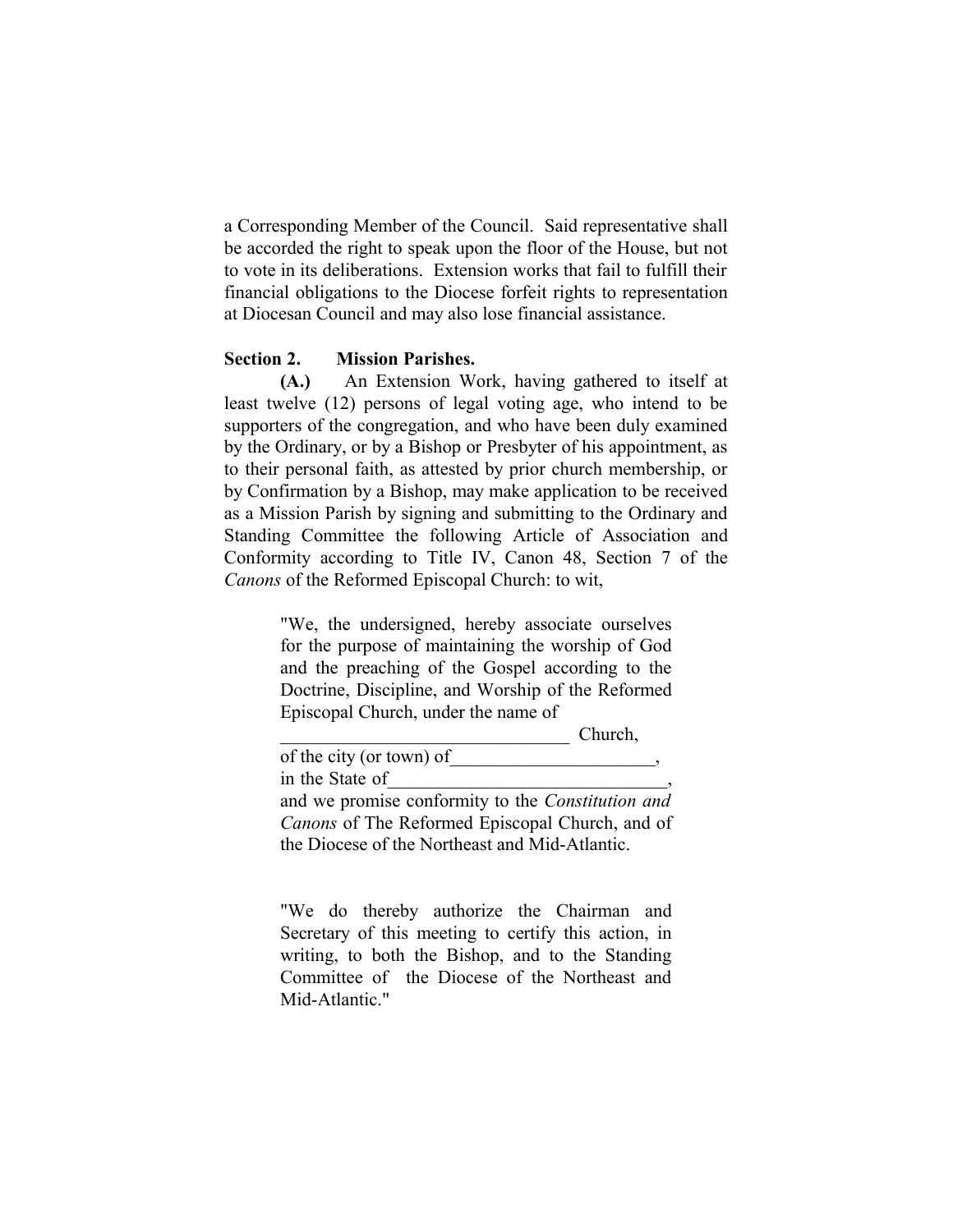Upon acceptance of the Article of Association and Conformity by the Ordinary and Standing Committee, the Extension Work shall be formally recognized as a Mission Parish of the Diocese.

**(B.)** For a minimum of six (6) months, and thereafter, for so long a time as the number of adult members of legal voting age of a congregation is between twelve (12) and twenty-nine (29) persons, such Parish shall continue a Mission Parish. A Mission Parish shall be under the sole government of the Ordinary or of a Bishop or Presbyter appointed by him, who shall appoint or remove Wardens, Vestrymen and other officers, and who shall admit and dismiss members according to Title IV, Canon 48, Section 8 of the *Canons* of the Reformed Episcopal Church.

**(C.)** Should a Mission Parish receive financial assistance from the Diocese, the pastor, wardens, vestry and people of the church must recognize that any funds received by the church are for the sole purpose of establishing a Reformed Episcopal Church. The pastor, wardens, vestry and people of the Mission Parish, are therefore to work with the Bishop, and with the Committee on Evangelism, Church Growth and Development to implement recommended procedures for church growth, and to file such timely reports as may be requested. In the event the Mission Parish (at whatever stage of development) should withdraw from the Reformed Episcopal Church, the pastor, wardens, vestry and members of the congregation are under obligation to repay to the Diocese and any sponsoring parish all funds as may have been disbursed for the support of the work.

**(D.)** Should the Mission Parish fail, or be disbanded by action of the Ecclesiastical Authority, the Bishop shall appoint a custodian who shall oversee the disposition of debts and assets. After all debts are paid, and the investment of a sponsoring local parish repaid, all remaining property purchased in the name of the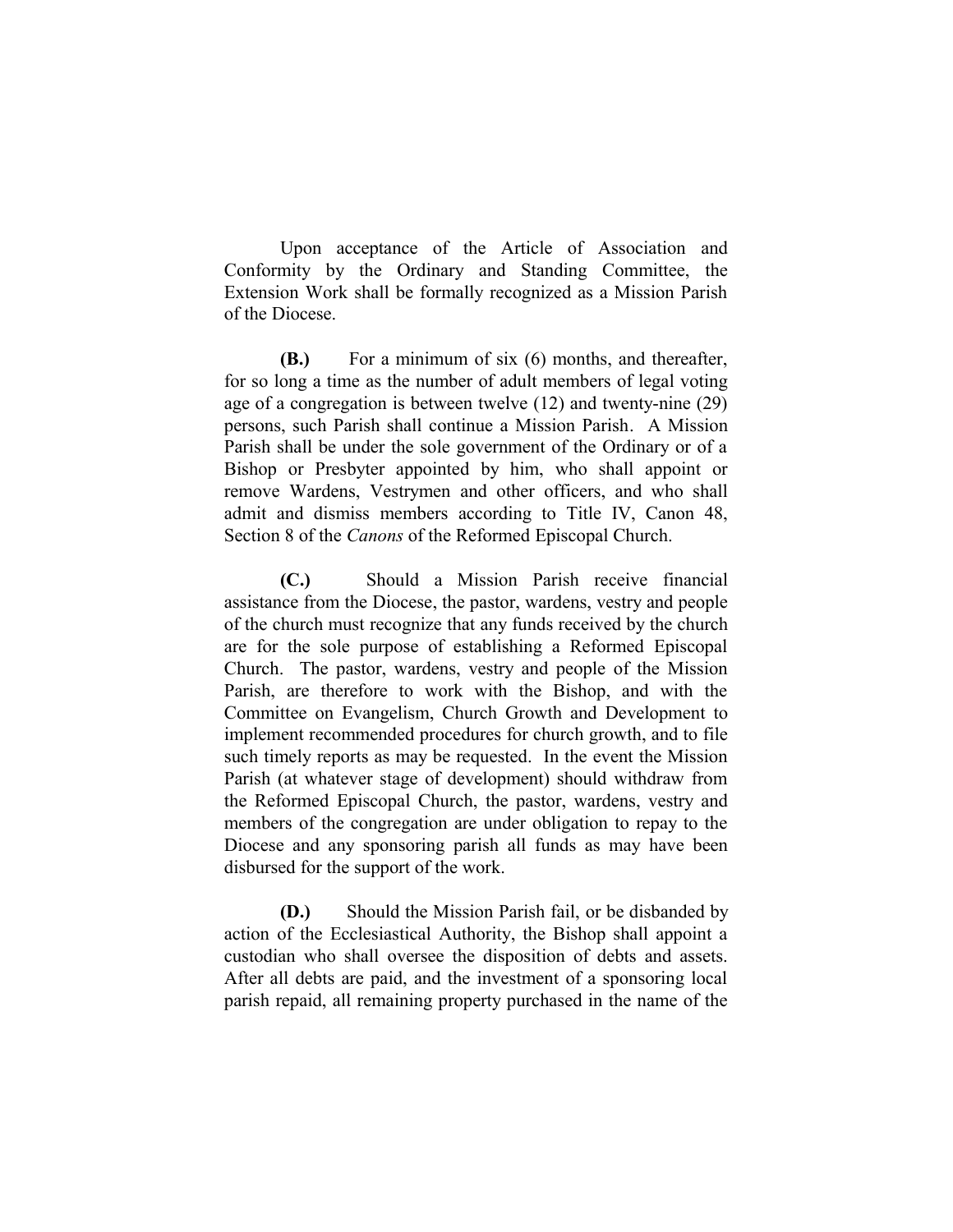church, and all residual funds, shall revert to the ownership of the Diocese of the Northeast and Mid-Atlantic.

**(E.)** Mission Parishes are required to contribute 5% of gross monthly revenues (excluding school revenues and designated building funds) to the Diocesan Budget. An additional 5% of gross revenues must be set aside to establish a Building Fund, which may be used toward the purchase of a building or the maintenance of a property already owned.

**(F.)** Mission Parishes are entitled to elect one lay delegate and one lay alternate to attend the Diocesan Council. The duly elected representative shall have full membership privileges. Mission Parishes that fail to fulfill their financial obligations to the Diocese forfeit the right to vote at Diocesan Council, and may also lose financial assistance. Further, until such time as their financial obligations are satisfied, a Mission Parish may not be considered for advancement to Parish status.

## **Section 3. Parishes.**

**(A.)** A Mission Parish, having fulfilled its six (6) month waiting period, having satisfied its financial obligations to the Diocese, and having in excess of 29 adult communicant members of legal voting age, may petition the Standing Committee in writing for reception as a Parish. The Ordinary and Standing Committee shall provide notification of their action in writing.

**(B.)** Consequent to reception by the Ordinary and Standing Committee, the Parish is obligated to support the Diocese according to the established formula applied to all parishes holding membership in the Diocese. Parishes that fail to fulfill their financial obligations to the Diocese, by the end of the fiscal year, forfeit the right of one half of their delegates to vote at Diocesan Council.

**(C.)** Should a Parish receive or have received financial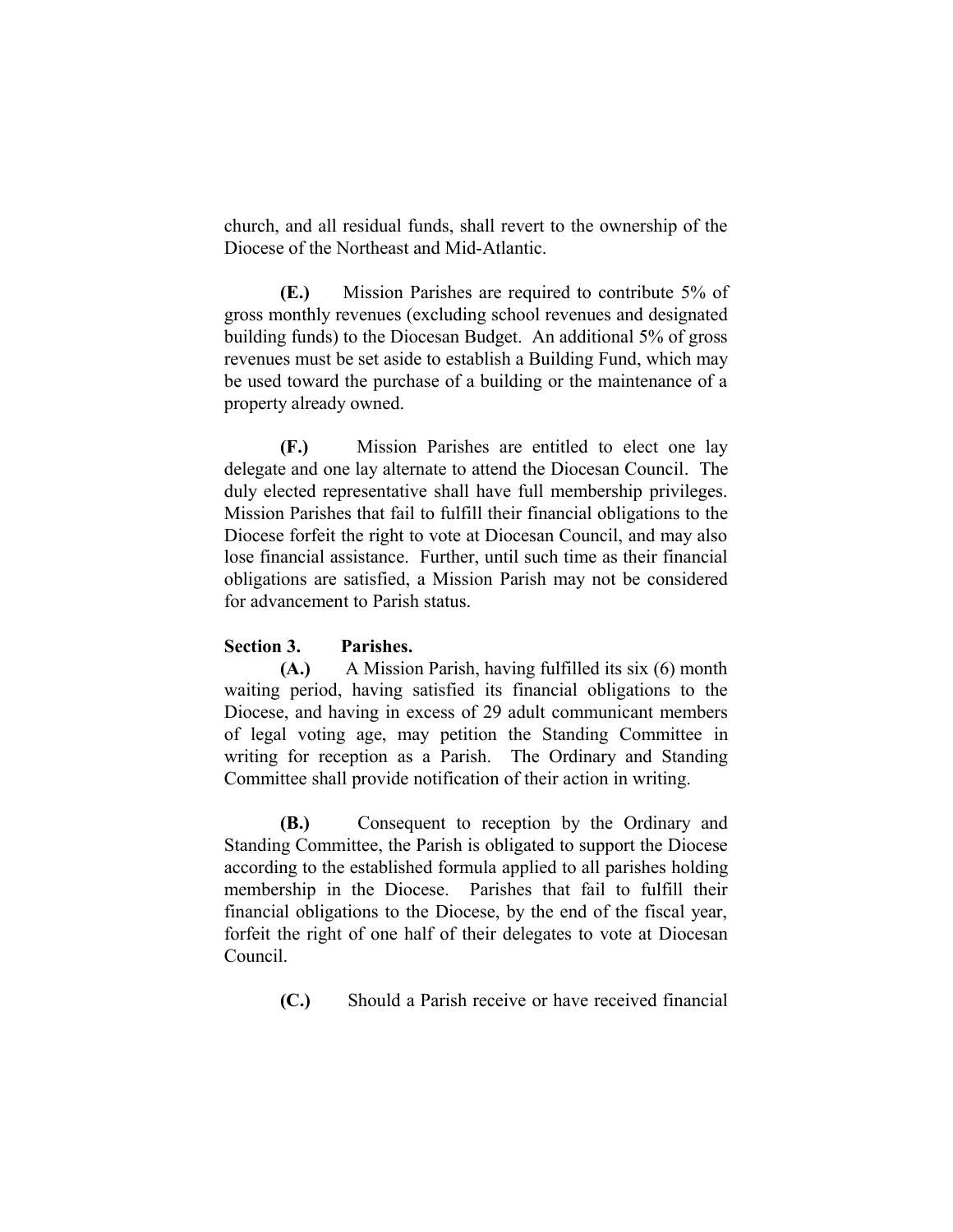assistance at any time from the Diocese, the pastor, wardens, vestry and people of the church must recognize that any funds received by the church are for the sole purpose of promoting the work of a Reformed Episcopal Church. The pastor, wardens, vestry and people of the Parish, are therefore to work with the Ordinary and any Bishop or Presbyter appointed by him, and with the Committee on Evangelism, Church Growth and Development to implement recommended procedures for church growth, and to file such timely reports as may be requested. In the event the Parish (at whatever stage of development) should withdraw from the Reformed Episcopal Church, the pastor, wardens, vestry and members of the congregation are under obligation to repay to the Diocese all funds disbursed for the support of the work.

**Section 4.** A congregation or Parish of another church, which may desire to be received into union with the Reformed Episcopal Church, and with the Diocese of the Northeast and Mid-Atlantic, may be received by the Ordinary and Standing Committee upon presentation to them of the Article of Association and Conformity according to Title IV, Canon 48, Section 7 of the *Canons* of the Reformed Episcopal Church; appropriately certified as the act of a duly constituted congregational or Parish Meeting, attested by the Secretary thereof.

#### **Section 5.**

**(A).** In the event that the communicant membership of a Parish falls below the number of thirty (30) for two consecutive years, that Parish will be given the status of a Mission Parish with the relief and assistance to which Mission Parishes are subject under the *Canons of the Diocese of the Northeast and Mid-Atlantic,* and subject to the limitations of the same. Should the Mission Parish again attain the membership of thirty (30) or more, it shall follow the procedures stipulated in Title II Canon II Section 3 (A.) for reception as a Parish as prescribed in Title IV, Canon 48, Section 10(a) of the *Canons* of the Reformed Episcopal Church.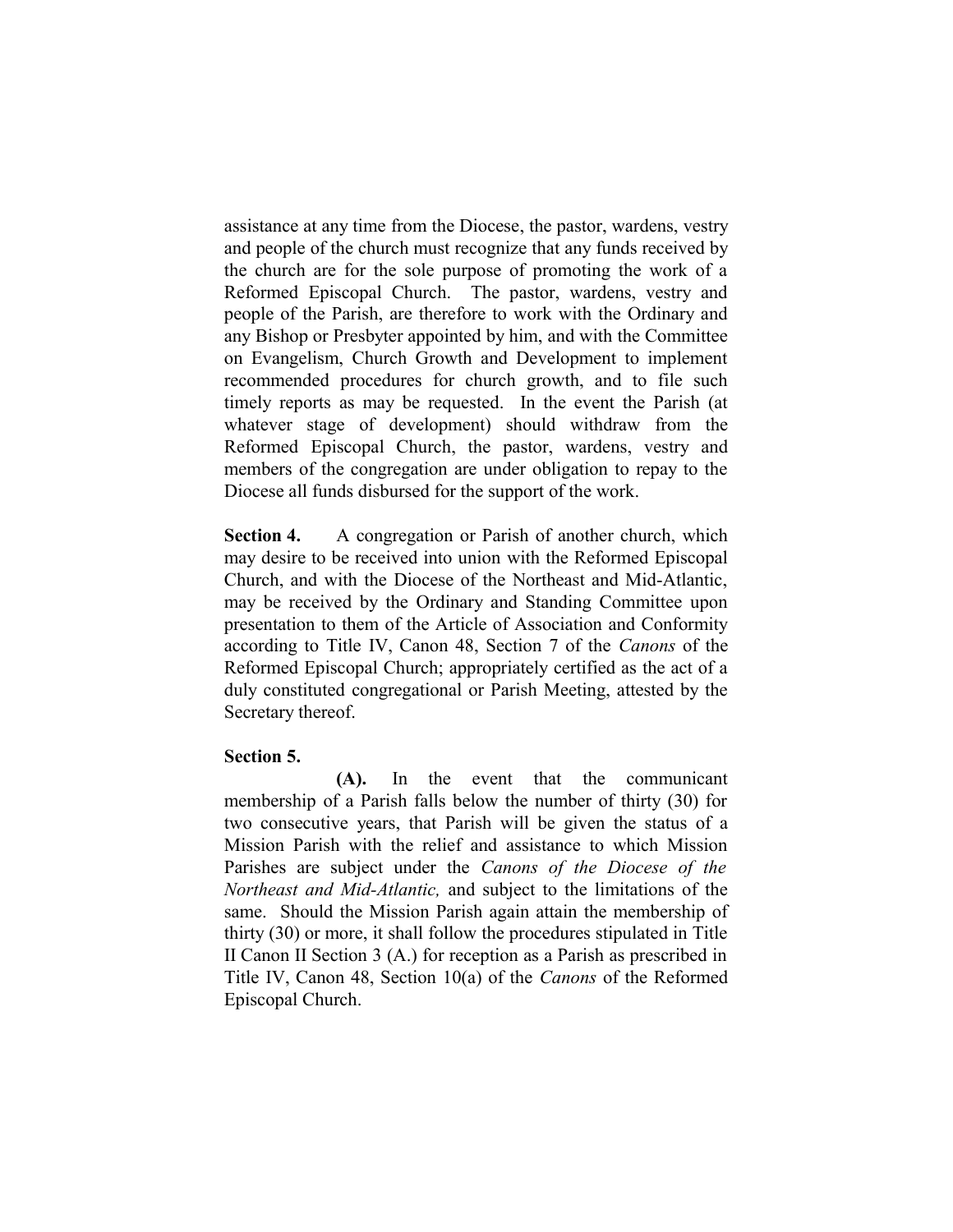**(B).** In the event that the communicant membership of a Parish or Mission Parish falls below the number of twelve (12) for two or more consecutive years, that Parish or Mission Parish may be disbanded by the Ordinary with the approval of the Standing Committee as prescribed in Title IV, Canon 48, Section 10(b) of the *Canons* of the Reformed Episcopal Church. The members thereof shall be assigned to the pastoral care of a neighboring Reformed Episcopal Parish or Mission Parish. If no Reformed Episcopal congregation exists in the vicinity of the disbanded Parish or Mission Parish, an effort will be made to direct the remaining constituents to a church compatible with the doctrine and worship of the Reformed Episcopal Church. Once all existing debts have been satisfied, all residual funds and assets shall become the property of the Trustees of the Diocese of the Northeast and Mid-Atlantic.

**Section 6.** The consent of the Ordinary and Standing Committee shall be prerequisite to the merger of Parishes consisting of two or more congregations. In matters of representation, rights, and limitations enumerated in these *Canons*, the status of such Parishes formed through merger shall be determined by their total combined communicant membership.

**Section 7.** All Extension Works, Mission Parishes or Parishes affiliating with this Diocese must have the name of their Parish approved by the Ordinary and Standing Committee according to Title, IV, Canon 48, Sections 5,6 of the *Canons* of the Reformed Episcopal Church.

## **CANON III -** *Of Parish By-Laws*

The By-Laws of any Parish must not conflict with the *Constitution and Canons* of the Reformed Episcopal Church, or those of this Diocese; and must be submitted to the Committee on Constitution and Canons for correction, if need be, and for certification.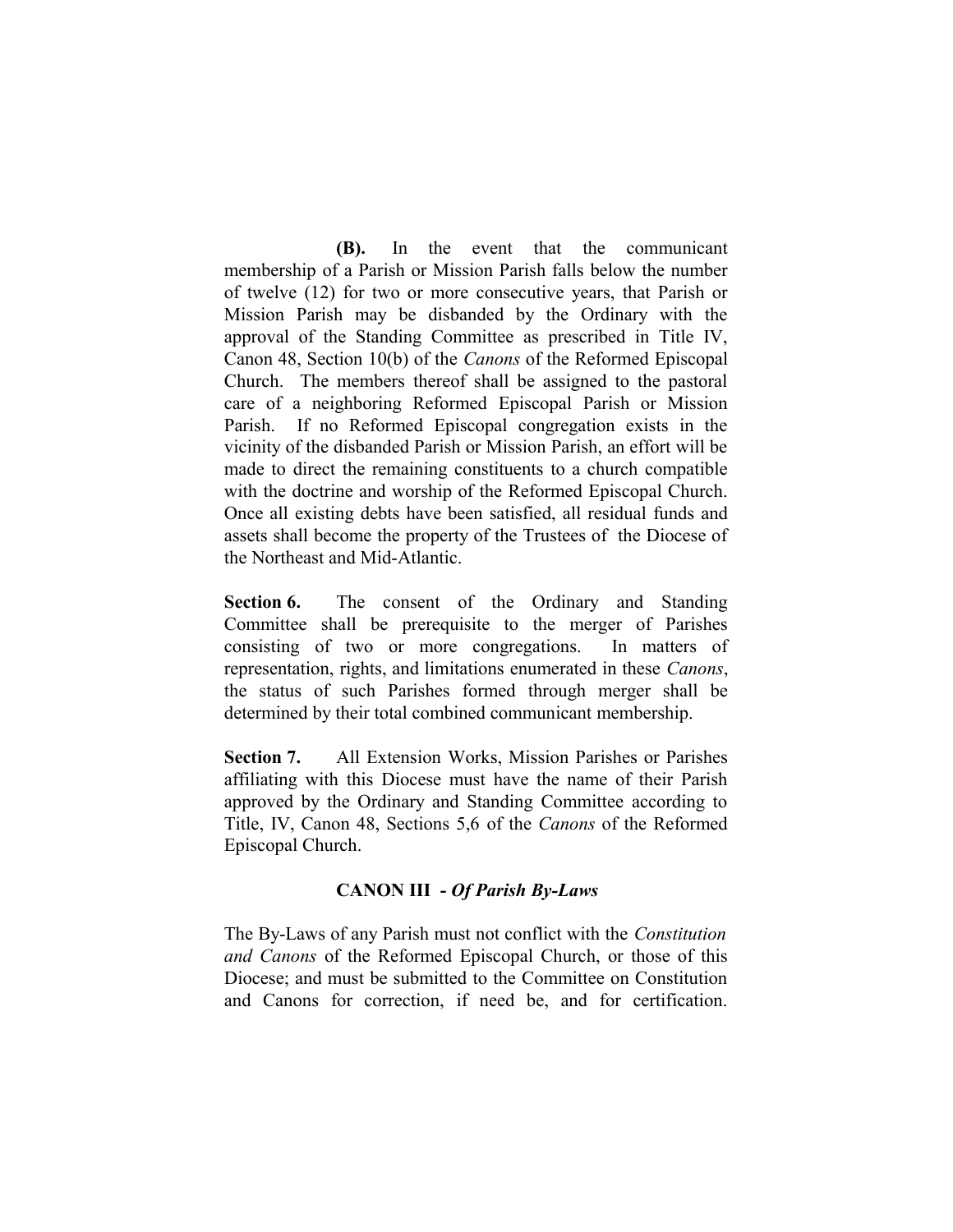Likewise all proposed revisions of By-Laws of Parishes shall be so submitted. The Committee on Constitution and Canons will then make recommendation for approval to the Bishop and Standing Committee for certification.

The model Constitution and By-Laws for a local parish, approved at any time by the Bishop and Standing Committee of this Diocese, shall serve as a guide to any Parish formulating its By-Laws.

All missions and parishes making application to be received into the Diocese must adopt the model diocesan By-laws prior to their reception.

Parish By-Laws must be approved by at least a two-thirds vote of the congregation.

#### **CANON IV** *- Of Lay Delegates*

**Section 1.** In each Parish, at the annual election, as provided in Title IV, Canon 48, Section 11 of the *Canons* of the Reformed Episcopal Church, there shall be chosen, in addition to the officers therein named, two delegates, with two alternates, to the Diocesan Council when a church has less than 100 communicants; four delegates, with four alternates, when the communicants number from 100 to 249; six delegates, with six alternates, when the communicants number from 250 to 399; eight delegates, with eight alternates, when the church has 400 communicants or more. Delegates and alternates must be communicants of the Church, of the age of twenty-one years or over. In the event of the violation of this Canon by any Parish, the Committee on Credentials shall reduce the representation of such Parish to the basis herein provided.

**Section 2.** Mission Parishes are entitled to one Delegate and one Alternate, from among the adult communicant members of the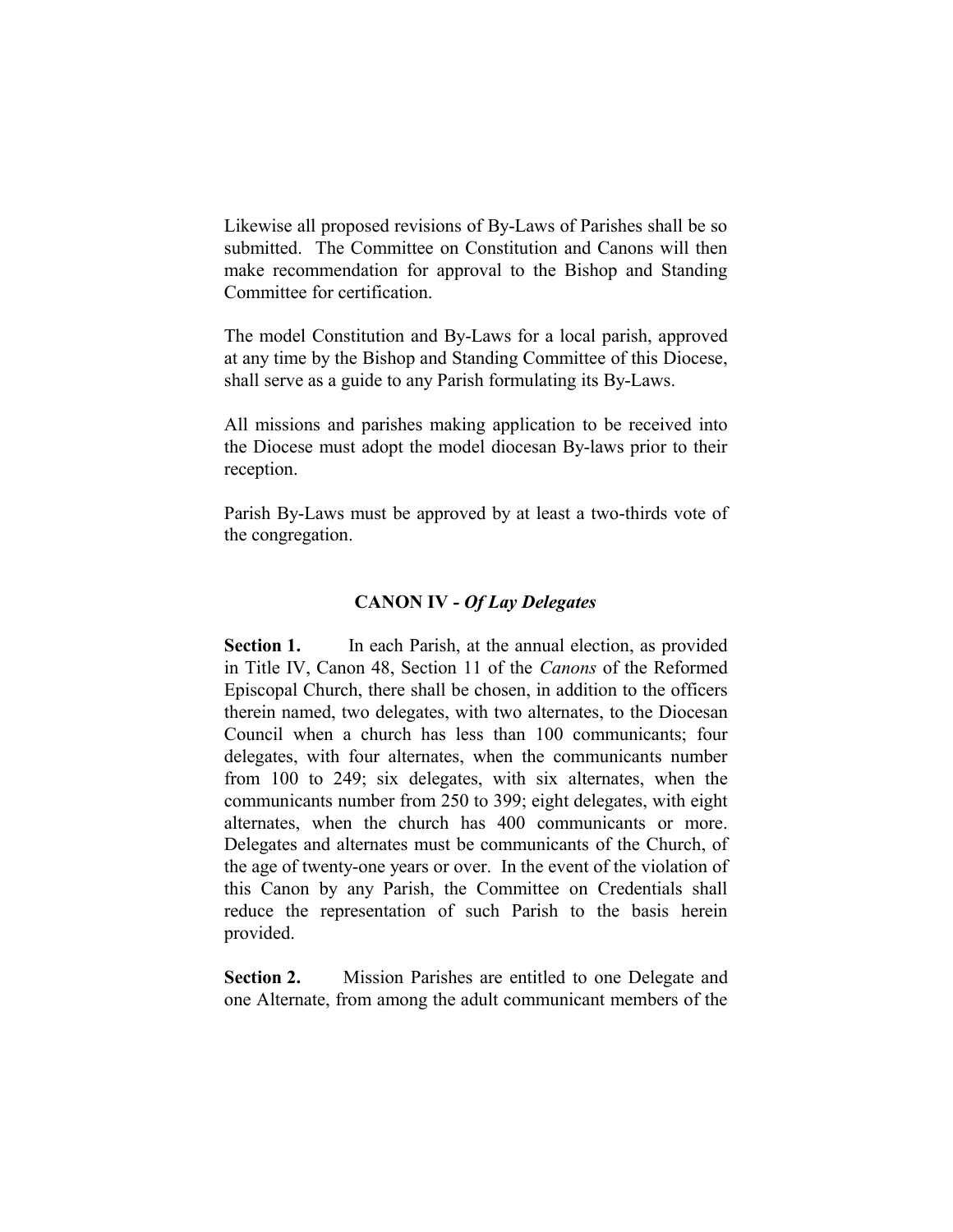age of twenty-one years or over.

**Section 3.** Extension Works may send one elected representative who shall be a Corresponding Member.

**Section 4.** No Candidate for Holy Orders shall be eligible as a lay delegate to Diocesan Council.

## **CANON V** - *Of Vacant Parishes*

**Section 1.** Whenever a Parish becomes vacant (without a regularly employed clergyman), it shall be the duty of the Wardens or the Secretary of the Vestry forthwith to notify the Ordinary.

**Section 2.** The Ordinary is *ex officio* Rector of every vacant Parish until a Rector is elected and installed. The Ordinary, or a Bishop or Presbyter whom he appoints as his representative, shall be *ex officio* chairman of the Vestry, and shall preside at any Parish Meeting. The Senior Warden shall preside if neither the Ordinary or his representative are able to attend, provided he is so directed and authorized by the Ordinary.

**Section 3.** During the vacancy it shall be the duty of the Vestry, under the direction of the Bishop, to make provision for maintaining Divine Worship in the Church, and for the pastoral care of the Parish.

**Section 4.** The process of organizing a Search Committee, and of directing its function, shall be under the authority of the Bishop, in consultation with the Wardens of the Parish.

## **CANON VI -** *Of Parish Registers*

**Section 1.** In every Parish or Mission Parish, the Vestry shall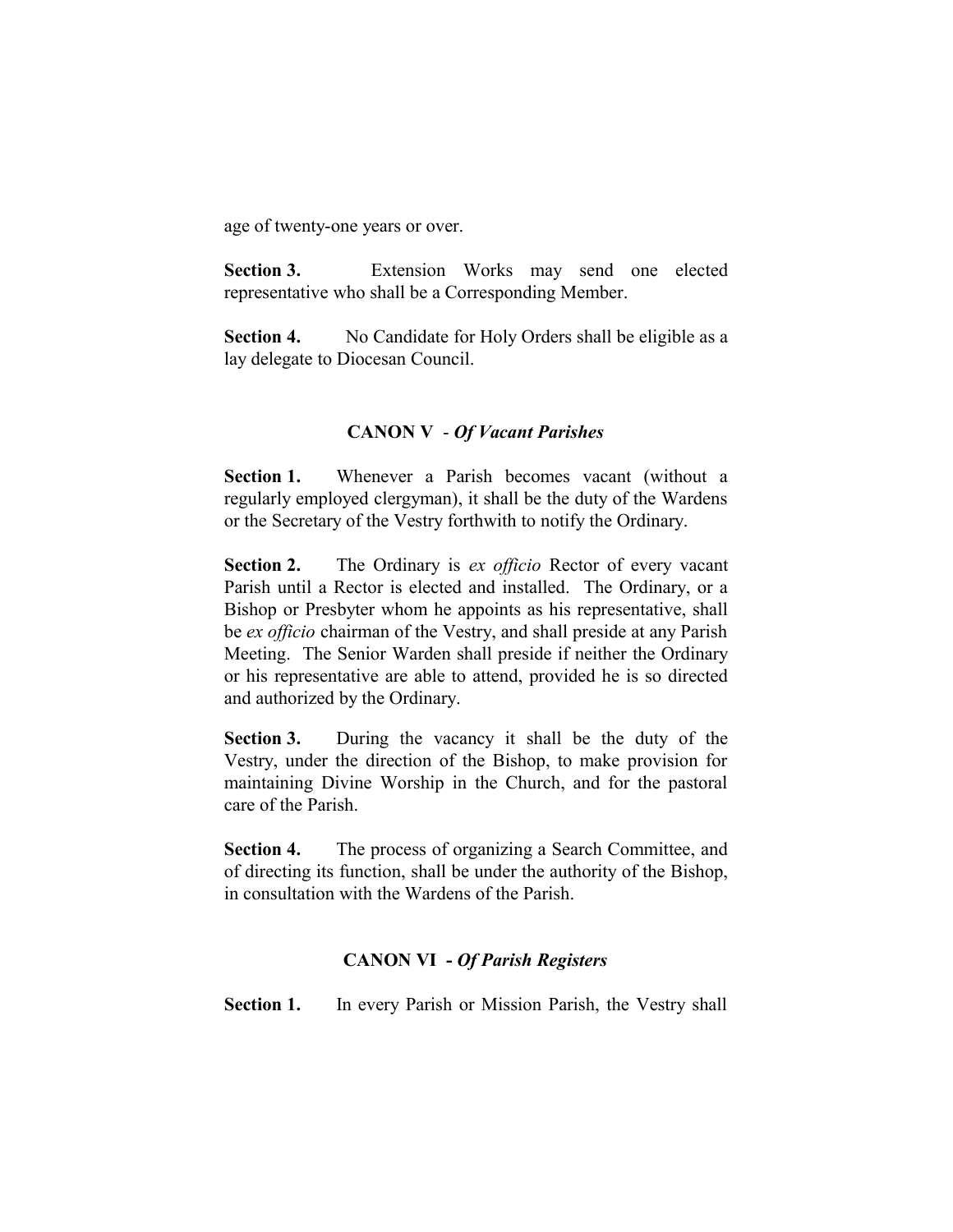provide a suitable book to become a Parish Register. It shall be in the custody of the Clergyman, whose duty it shall be to keep accurate and full records therein of all baptisms, confirmations, receptions by letter from other Churches, marriages, and burials, together with a complete list of all the communicants and a list, so far as practicable, of families within his charge, which Register shall be the property of the Parish, and shall be preserved for the use of his successor. No names, once entered shall ever be erased; changes of status being entered as notes or remarks.

**Section 2.** Communicants of a Parish are all persons who are received according to Title II, Canon 35 of the Canons of the Church.

Section 3. The Communicant list shall be corrected annually by the Parish Council by removing from active membership, through notation, the names of all persons who have died or have been ordained to the presbyterate, or dismissed to another church, or ex-communicated, together with those who for a period of one year have not partaken of the Lord's Supper, or disappeared, or ceased to attend Divine Services, or to contribute to the support of the Parish; provided, that all reasonable efforts to reclaim such members have been made. Exceptions may be made of nonresidents who continue to contribute and wish to retain their active standing, and of aged persons invalids and persons who are financially unable to contribute, and of those in military service or in educational institutions, which require a change of residence.

All who are placed upon the inactive list shall be so notified, if their addresses are known. In preparing statistical reports of Communicant Members, only those on the active list shall be enumerated.

**Section 4.** A Communicant moving from one parish to any other shall request and be granted a letter dimissory, which shall give his or her status as shown by the Parish Register.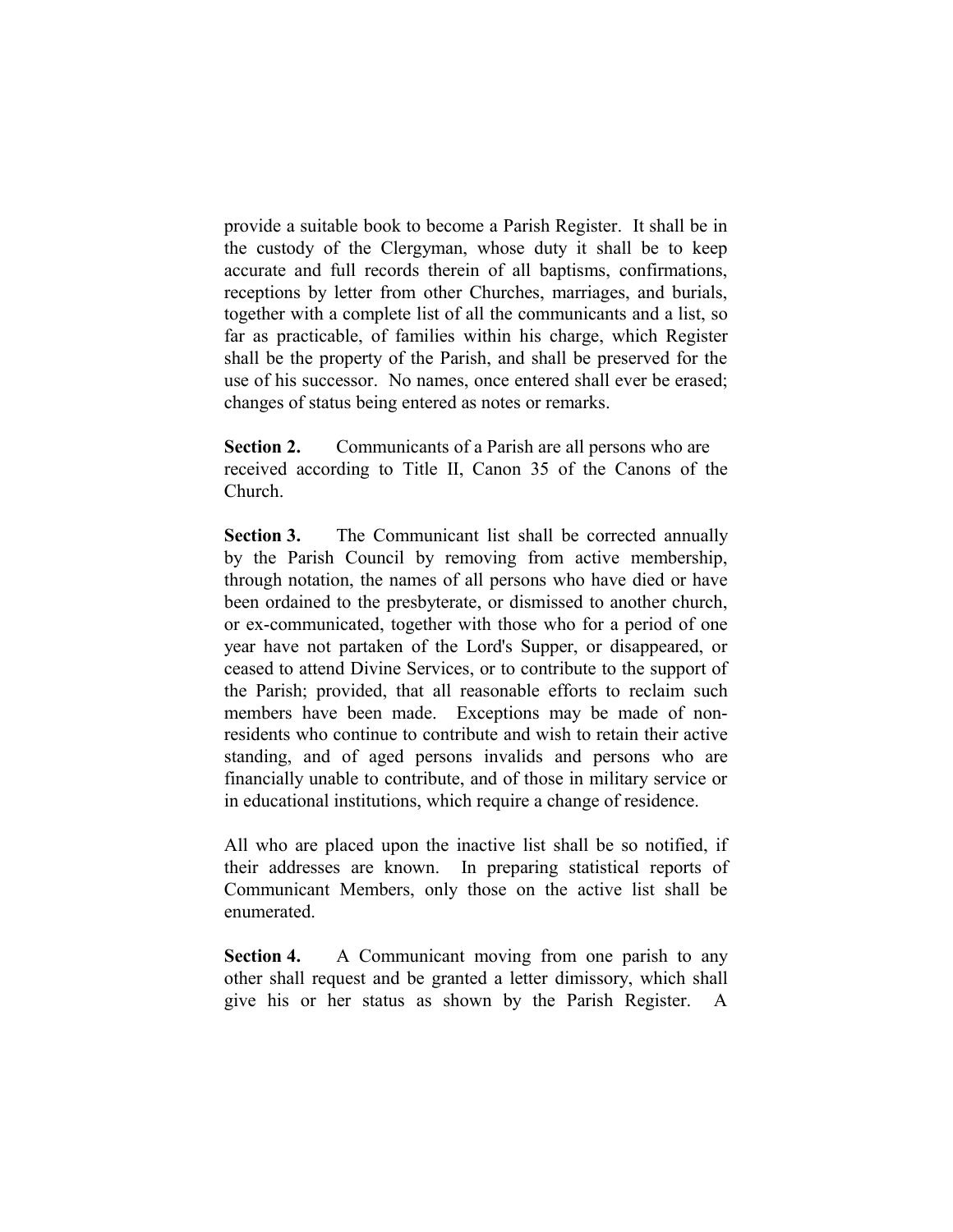Communicant, listed as inactive, who has resumed regular attendance at Divine Services, renewed his or her support, and partaken of the Lord's Supper, shall be restored at any time to the active roll from the inactive roll.

**Section 5.** Upon the death, retirement, or removal of the Clergyman, the Parish Register shall pass to the Senior Warden, who shall keep the records, entering every change without delay, while the Parish is vacant.

**Section 6.** All Parish records shall be open to the Bishop, and it shall be his duty to examine them regularly, or to appoint a person or persons to act in his stead.

**Section 7.** Upon the dissolution of a Parish, the Parish Register shall become the property of the Diocese, to be preserved in the archives.

## **CANON VII -** *Of The Annual Parish Meeting*

**Section 1.** In each Parish annually during Easter Week or on some other convenient occasion, an election shall be held for Wardens, Vestrymen, the Parish Council, and Delegates and Alternates to the Diocesan Council. Wardens shall be chosen from among the Communicants of the age of twenty-five years or over. Vestrymen, the Parish Council, and Delegates and Alternates shall be chosen from among the Communicants of the age of twenty-one years or over. Unless otherwise stipulated in the Parish Charter or By-laws, one-third of the entire number of Vestrymen shall be elected for a three-year period each.

**Section 2.** A Parish or Congregation consists of all persons enrolled as active Communicant members, who have been thus connected with the Parish for twelve (12) months preceding. Only Communicants of legal voting age shall be entitled to vote at the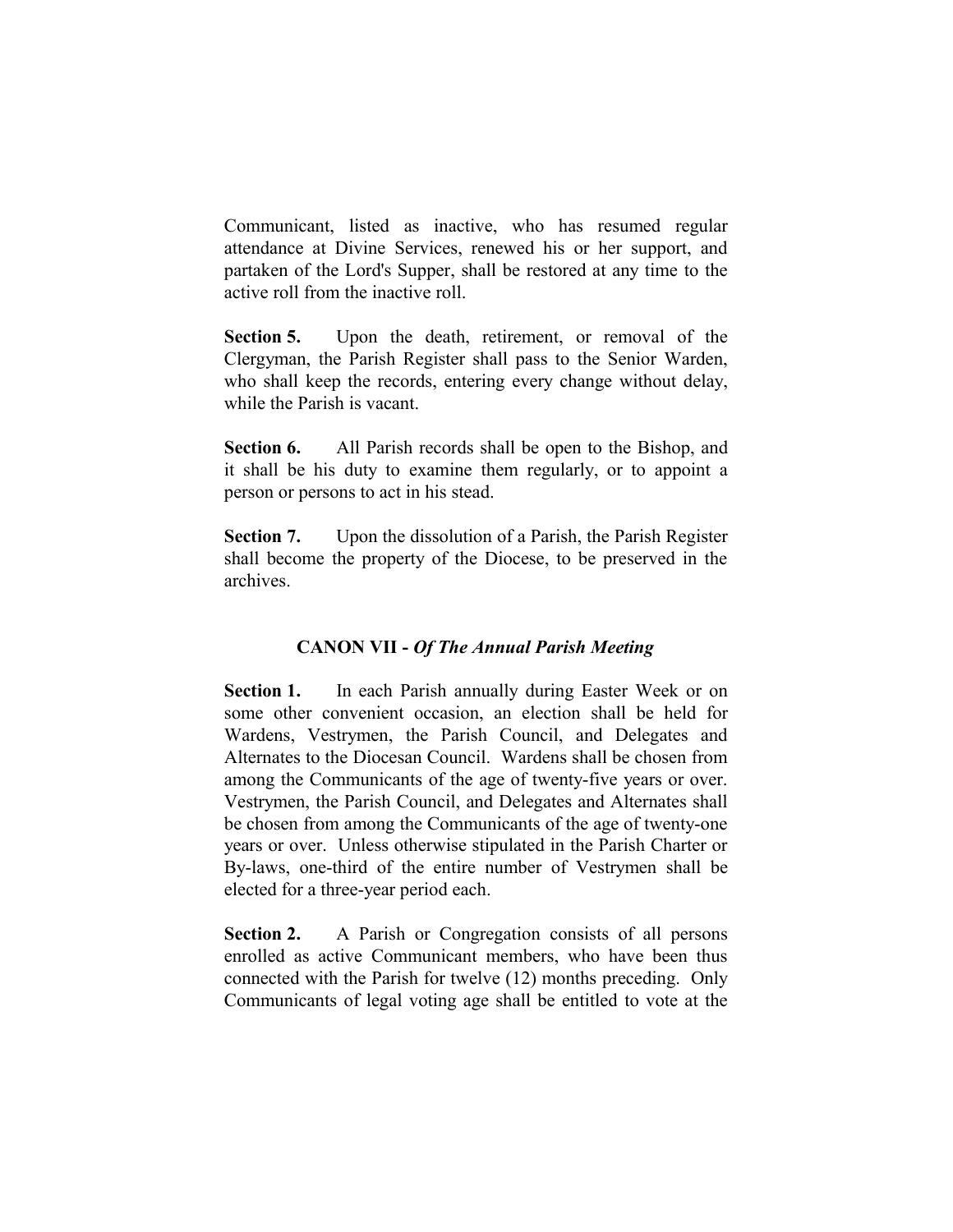Parish Meeting. In any case of dispute as to the qualification of the electors, the decision shall rest with the Wardens.

**Section 3.** At the annual Parish Meeting, a written report shall be made by the Rector, providing a synopsis of his official labors, a detailed accounting of entries made in the Parish Register, and an evaluation of the spiritual condition of the Parish. Reports shall also be presented on behalf of all other auxiliaries, boards, committees, schools, agencies, and departments of work and service in connection with the Parish. The Treasurer of the Parish and the Treasurers of all Parish organizations shall together with their itemized reports, present receipts and vouchers. Such Treasurers' reports shall be audited, with the report of the auditor presented to the Parish Meeting.

**Section 4.** Every Parish Meeting, whether stated or special, must be announced at each church service on two Sundays preceding its date. The purpose for each special meeting shall be announced in its call, and this business and none other, shall be considered in such a special meeting.

**Section 5.** All congregations must present the annual budget, approved by the vestry, to the congregation or as the local By-laws may stipulate.

## **TITLE III - OF PASTORAL CONNECTIONS**

#### **CANON I -** *The Call of a Clergyman to a Parish*

**Section 1.** Unless otherwise provided by the Charter or By-Laws of the Parish, or ordered by the Parish at a stated meeting, the Vestry shall take initial and final action in the calling of a Rector.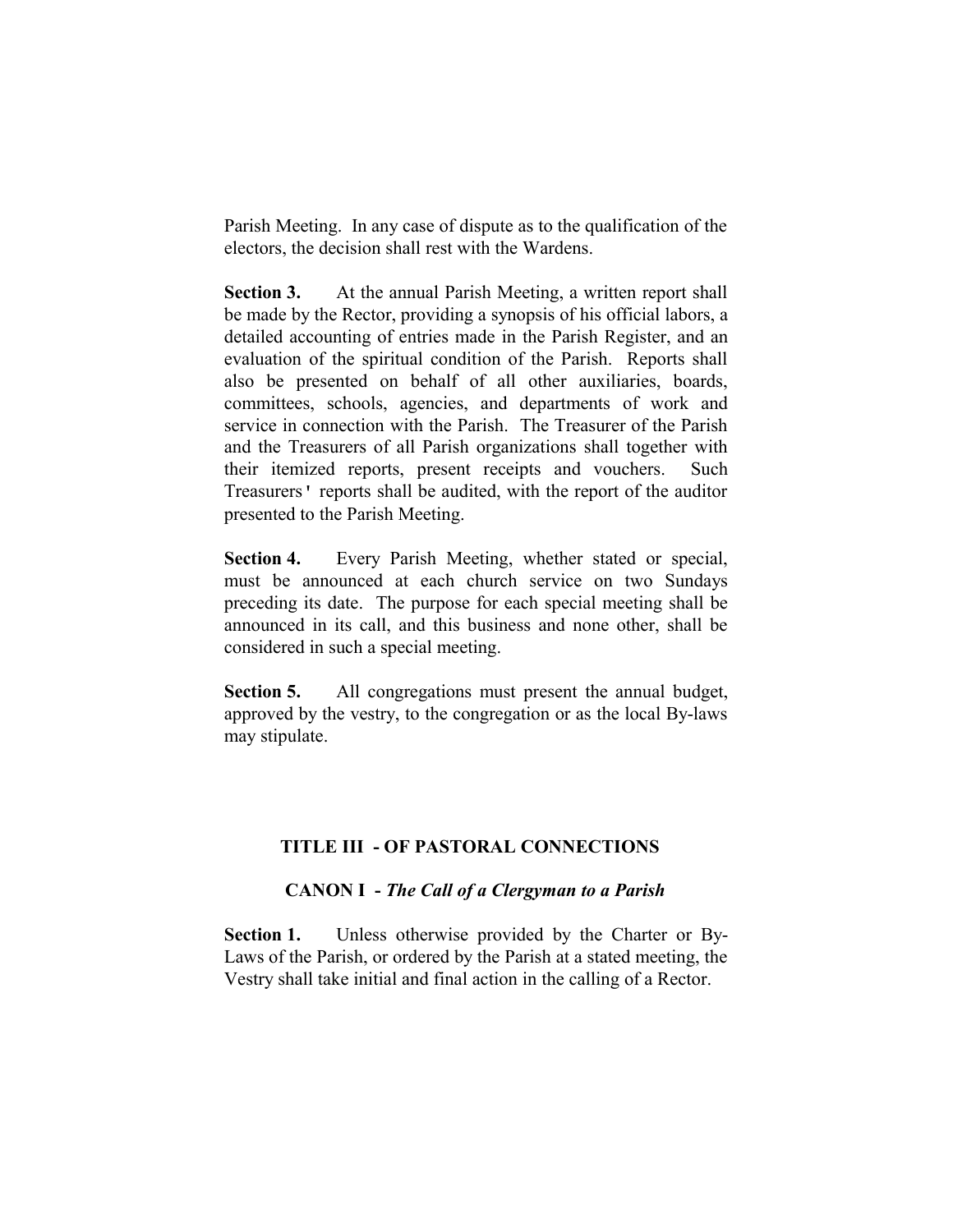**Section 2.** Unless otherwise provided by the Charter or By-Laws of the Parish, or ordered by the Parish at a stated meeting, the Vestry, with the concurrence of the Rector, shall take initial and final action in the calling of any other clergy to serve on the pastoral staff of the Parish.

**Section 3.** The advice and consent of the Ordinary and Standing Committee, or of the Standing Committee alone if there be no Ordinary, shall be required before a call may be issued by any Parish.

**Section 4.** The Call of a Clergyman shall be in the following form, and no other: to wit,

Reformed Episcopal Church, of being fully satisfied with your ministerial qualifications, and confident that we have been led to you by the Holy Spirit as one whose ministry will be profitable to the spiritual life of our Church and fruitful to the Kingdom of the Lord, solemnly calls you to undertake the work as as a contract of this Parish, promising you in the discharge of your duty all proper support, encouragement and obedience in the Lord. That you may devote yourself to the Ministry of the Word among us, we obligate ourselves to pay you the sum of \$ a year in regular (weekly/monthly) payments, and will pay the church's portion into the Clergyman's Retirement Fund on the basis determined by the General Council, during the time of your being and continuing in the pastoral relationship set forth in this Call to this Parish."

(**NOTE:** Insert below other terms, including such matters as rectory, utilities, annual leave for recreation and rest, expense allowances, moving costs, car allowance, etc. It is suggested that where there is a cash allowance made for the rectory that the rectory allowance be designated in a cash amount. Other such cash amounts such as automobile expense reimbursement, etc., should be designated separately so as to not be confused with salary.)

The following should also appear at the end of the document:

"We agree that the Vestry of this Parish will annually review the above remunerations with a view to necessary adjustments.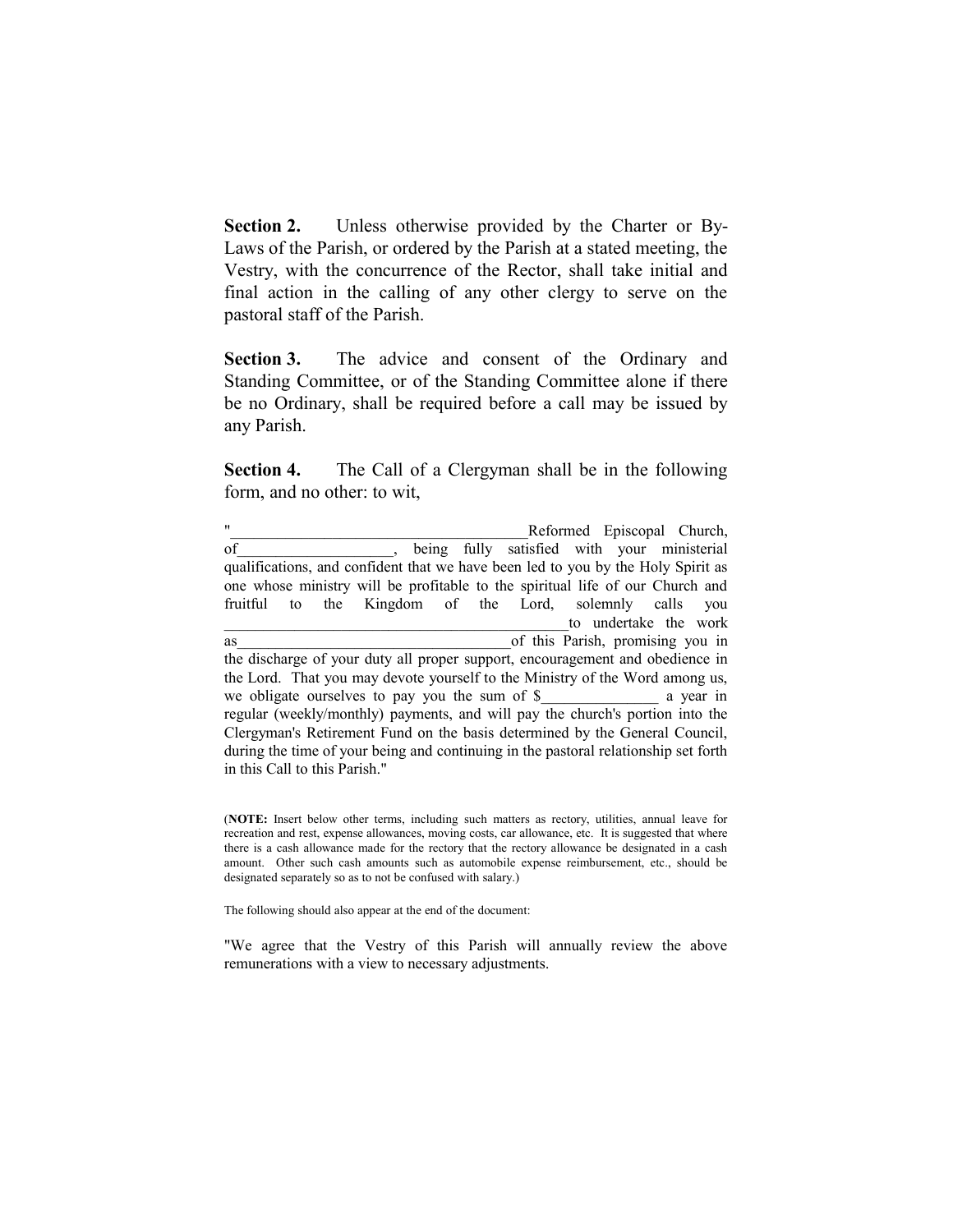At least days' notice shall be required for the termination of this pastoral connection by either party.

In testimony whereof we have respectively subscribed our names this day of  $\qquad \qquad$ , A.D.

Attest: Senior Warden

Junior Warden

Secretary

 $\blacksquare$ 

Approved by action of the Bishop and the Standing Committee of the Diocese of the Northeast and Mid-Atlantic of the Reformed Episcopal Church.

|                 |        | Bishop |                           |  |
|-----------------|--------|--------|---------------------------|--|
| Committee       |        |        | Secretary of the Standing |  |
| Acceptance this | day of | , A.D. | by                        |  |

After final approval and acceptance, a copy of the above is to be given to each of the following:

- 1. The Clergyman receiving the Call.
- 2. The Diocesan Bishop.
- 3. The Secretary of the Standing Committee.
- 4. The Secretary of the Parish extending the call.

**Section 5.** Unless otherwise provided in the By-Laws of a Parish, a call shall be for an indefinite period of time, but in no case for less than a period of one year.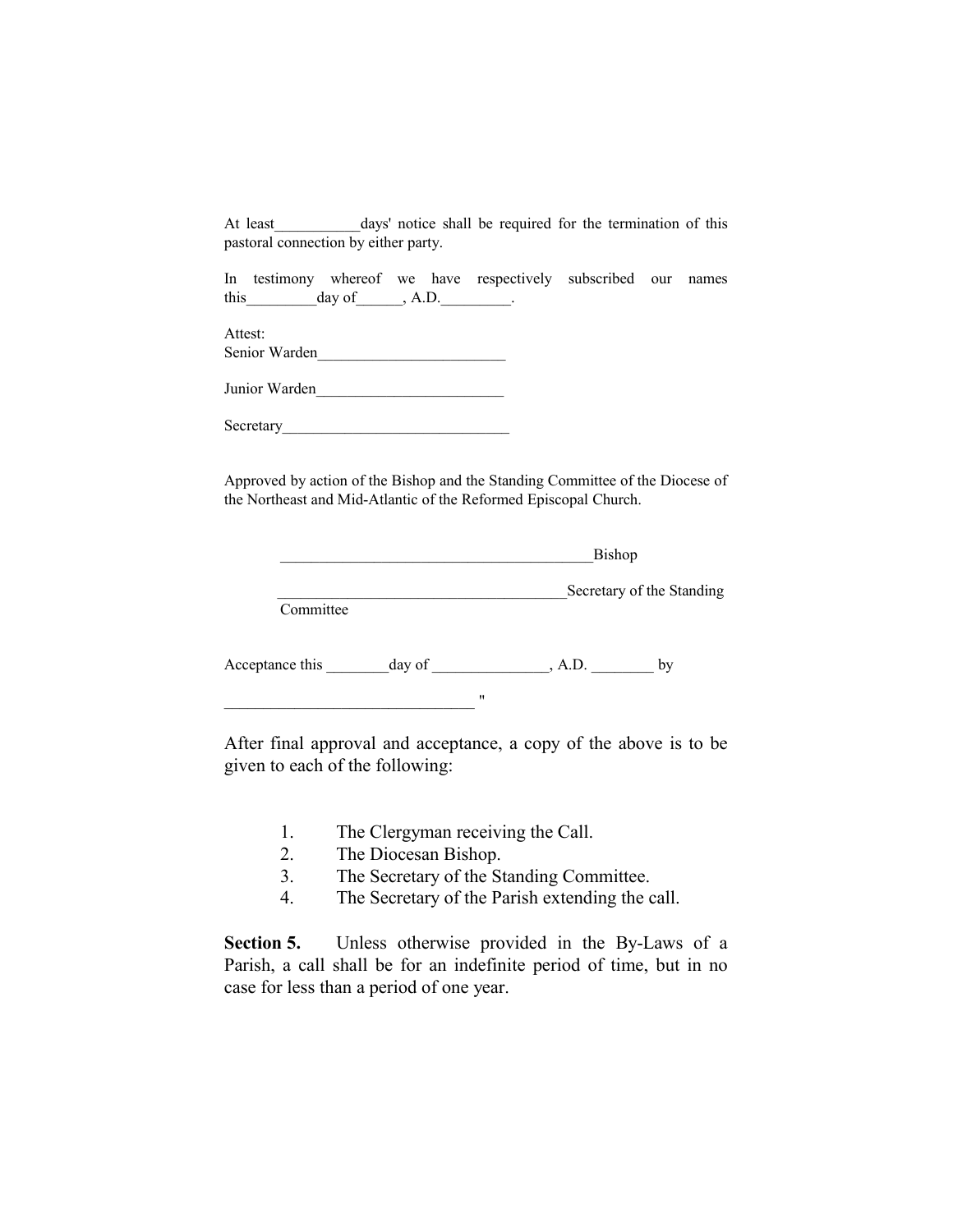**Section 6.** No Presbyter shall be settled as Rector or Pastor of a Parish of this Diocese unless he is duly installed according to the Order provided in the *Book of Common Prayer* by the Ordinary, or by a Presbyter he appoints to act in his stead.

**Section 7.** The Ordinary and Standing Committee shall appoint the Vicar of a Mission Parish, or of an Extension Work. A Presbyter shall have the right to accept or reject such an appointment without prejudice. A Deacon may be required to accept such an appointment and serve diligently at the pleasure of the Ordinary.

**Section 8.** The Ordinary and Standing Committee may appoint a Deacon to serve as Minister-in-charge of any Parish without pastoral care. A Deacon serving as Minister-in-charge shall be under the sole authority and direction of the Ordinary and Standing Committee in the exercise of all of his ministerial functions.

**Section 9.** The Ordinary and Standing Committee may appoint an Interim Rector, to provide pastoral care for any Parish involved in a search process to fill a pulpit vacancy. No clergyman appointed to serve as Interim Rector may be considered a candidate for the rectorship of that Parish.

**Section 10.** The salary and other remuneration necessary for the support of any Vicar, Minister-in-charge, or Interim Rector appointed by the Ordinary and Standing Committee shall be set by the Vestry of the Parish, Mission Parish, or Extension Work, in consultation with the Ordinary and Standing Committee.

## **CANON II -** *Termination of a Pastoral Connection*

With the exception of a Vicar, or of a Deacon, whose ministerial connection can be severed only by the Ordinary in consultation with the Standing Committee, a pastoral connection in this church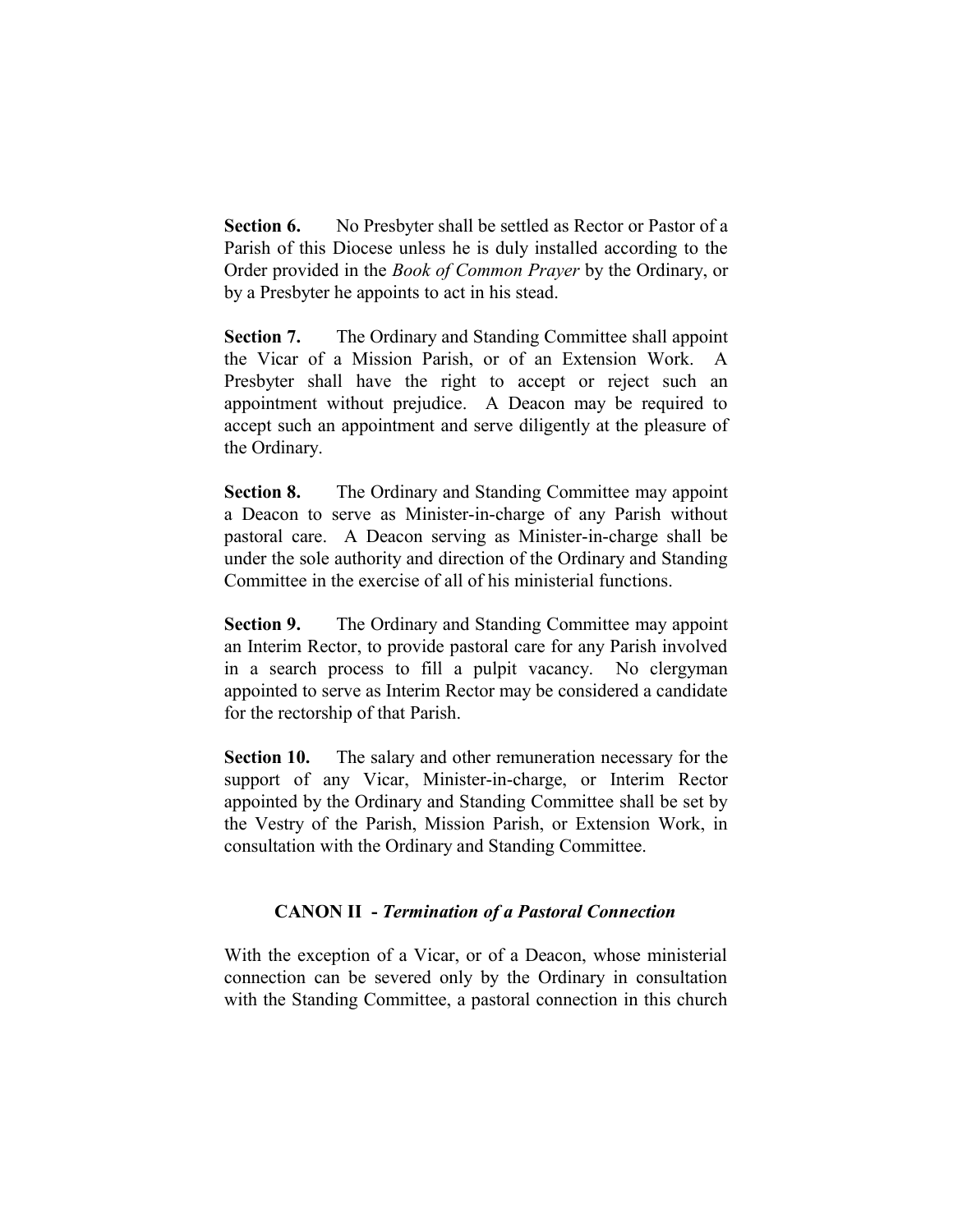may at any time be terminated by the consent of both parties; or, after not less than thirty, nor more than ninety days, by the decision of the Ordinary and Standing Committee, on the appeal by one party, after giving due notice to the other party. The Ordinary and Standing Committee shall have the authority to dissolve any pastoral connection on their own initiative after not less than thirty and nor more than ninety days, after giving due notice to both parties, if viewed necessary and in the interest of the Church, but only after an open examination into the reasons for such dissolution. In the event that either party refuses to abide by the decision rendered in either of these cases, such party shall forfeit the right, if a Presbyter, of a seat and a vote in the General Council and in the council of the Diocese of the Northeast and Mid-Atlantic or if Wardens or Vestrymen, of having their Parishes represented in the same. No Clergyman shall be approved for a pastoral relationship in a Reformed Episcopal Church, nor shall any Parish have its pastoral call approved, while refusing to abide by a decision of the Ecclesiastical Authority made under this section. In any case, the party or parties shall in other respects, be amenable to the Ecclesiastical Authority, as if these forfeitures of seats, representation and approvals, had not been incurred; providing that either party shall have the right of appeal to the final decision of the next ensuing General Council.

#### **TITLE IV - OF WORK AND WORSHIP**

#### **CANON I -** *Of Clergyman and Their Duties*

**Section 1.** It shall be the duty of every Clergyman in charge of a Parish or Mission Parish of this Diocese to preach the Gospel and to declare the whole counsel of God according to the Holy Scriptures; to appoint and conduct regular services for Divine Worship; to visit the members of his congregation, particularly such as are sick, infirm or aged; to prepare candidates for Baptism, and Confirmation; to conduct the funeral services of deceased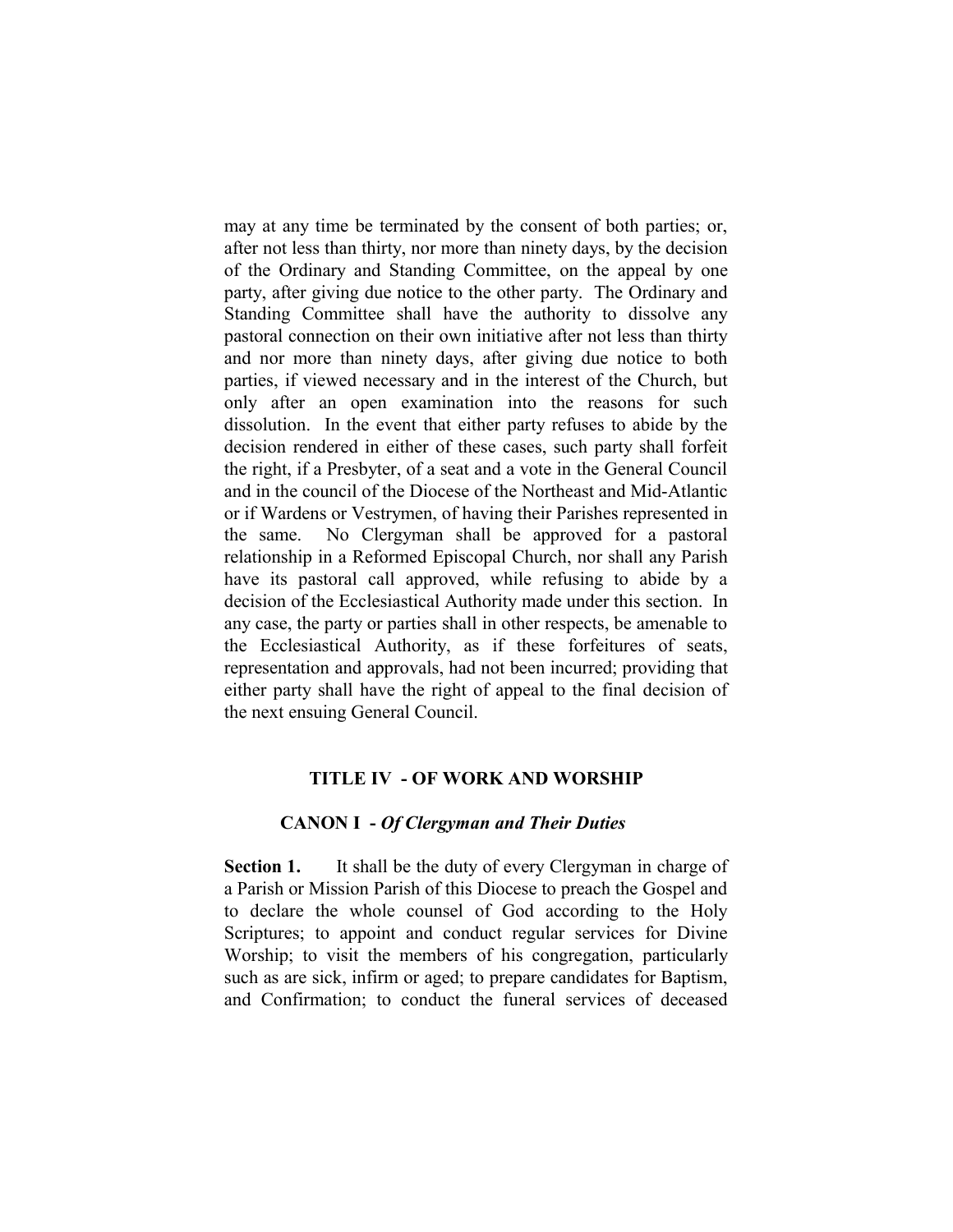communicant members; and in every way to seek to strengthen the spiritual life of members of the Parish or Mission Parish, to promote the work of the Diocese, and to advance the Kingdom of Christ through the Reformed Episcopal Church.

**Section 2.** It shall be the duty of every clergyman in charge of a Parish or Mission Parish to give due notice to his congregation of an Episcopal visitation according to Title I, Canon 19, Section 2(c) of the Canons of the Church, and to present such persons as are ready and desirous to be confirmed, with a list of their names, after having ascertained the fact of their baptism, to the Bishop making such visitation.

**Section 3.** It shall be the duty of every Clergyman in charge of a Parish or Mission Parish, with such assistance as he may see fit, to obtain from persons skilled in music, to give order concerning the tunes to be sung at any time in his church; and especially it shall be his duty to suppress all light and unseemly music, and all indecency and irreverence in the performance, by which vain and ungodly persons profane the service of the Sanctuary.

**Section 4.** No minister of this Church shall officiate, either by preaching, reading prayers in public worship, or by performing any other Presbyterial or Ministerial function without a license issued by the Ordinary or Ecclesiastical Authority of the Diocese in which he is canonically resident. No minister of a Church, not in communion with this church, shall function without the permission of the Ordinary or Ecclesiastical Authority of the Diocese in which he is to function or minister.

#### **CANON II -** *Of the Wardens and Vestry*

Section 1. A Vestry shall consist of two Wardens: A Rector's Warden (or Senior Warden), and a People's Warden (or Junior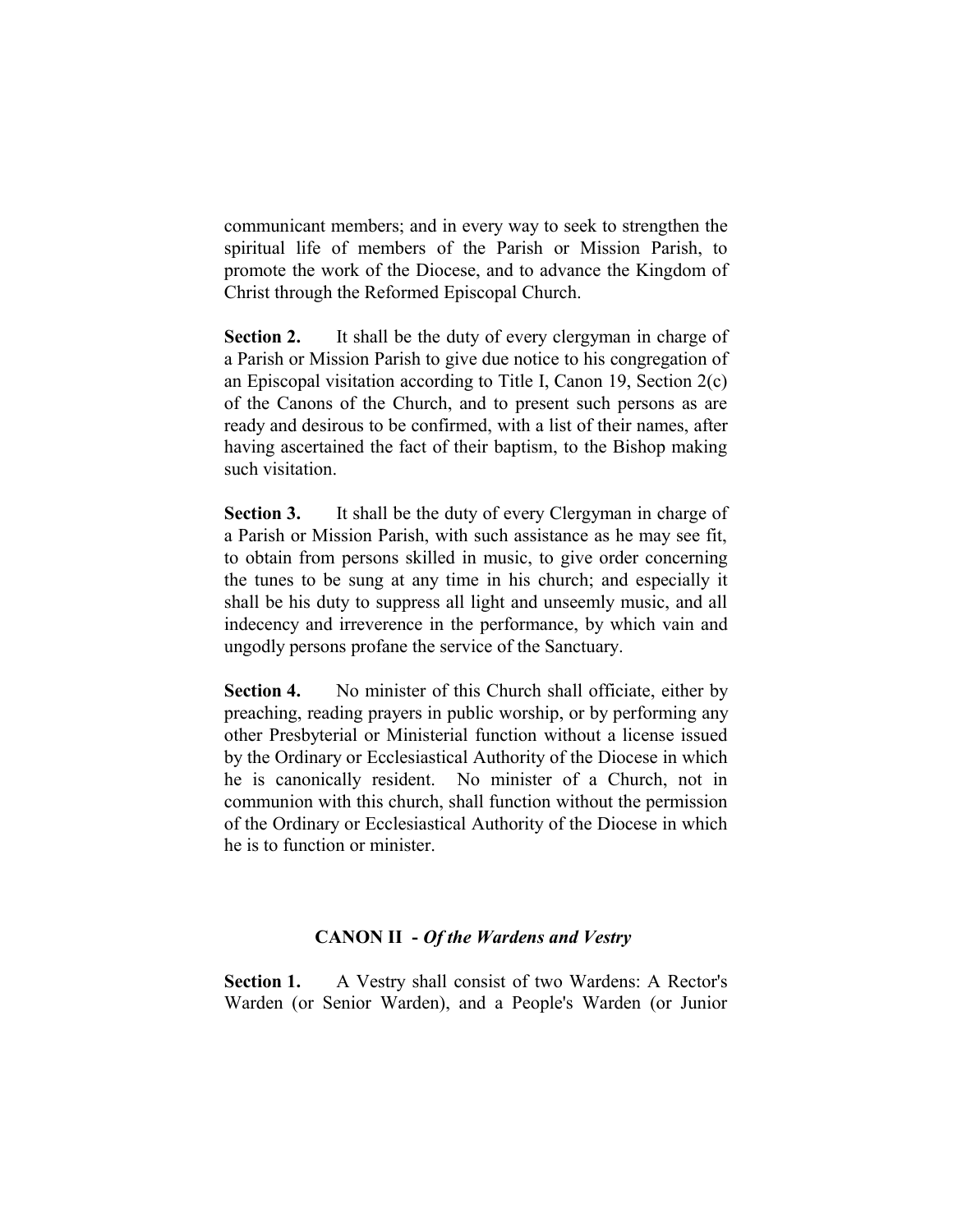Warden); and some number of Vestrymen. The term of office shall be determined by the Charter or By-Laws of the Parish or by the Parish at a stated meeting, subject to the *Constitutions and Canons* of this Diocese, and of the Reformed Episcopal Church.

**Section 2.** The Rector or Pastor is *ex officio* Chairman of the Vestry. He shall preside at all meetings when present, and may vote to break a tie. In the absence of the Rector, the Senior Warden shall preside. In the absence of both the Rector and the Senior Warden, the Junior Warden shall preside. The Minister-in-Charge of a Parish and the Vicar of a Mission Parish may preside by the appointment of the Bishop, but he shall have no vote.

**Section 3.** The Rector's Warden shall be elected annually by ballot as provided in Title IV, Canon 48, Section 11 of the *Canons* of the Reformed Episcopal Church. Unless prohibited by the local Parish By-Laws, the Rector's Warden shall be nominated by the Rector. The Rector's Warden should be a person of outstanding Christian character. In the event of the incapacity or resignation of the Rector, the Rector's Warden, in consultation with the Bishop, shall make provision for the maintenance of all stated services of divine worship in the Parish, and shall see that the pulpit is supplied. The Rector=s Warden shall be responsible to represent the needs of the Rector to the Vestry and people of the Parish. The Rector's Warden shall be the custodian of the Parish Register if there be no Rector or Minister-in-Charge.

**Section 4.** The Junior Warden (or People's Warden) shall be elected annually by ballot as provided in Title IV, Canon 48, Section 11 of the *Canons* of the Reformed Episcopal Church. The Junior Warden shall be responsible for the funds of the Parish unless a Treasurer is elected for this purpose. The Junior Warden should be a person of exemplary Christian character and, if he be the Treasurer, should demonstrate qualifications requisite to that stewardship.

**Section 5.** The Vestry shall meet as soon as practicable, after the annual election, and organize by electing a Secretary and Treasurer and other such Officers as may be necessary.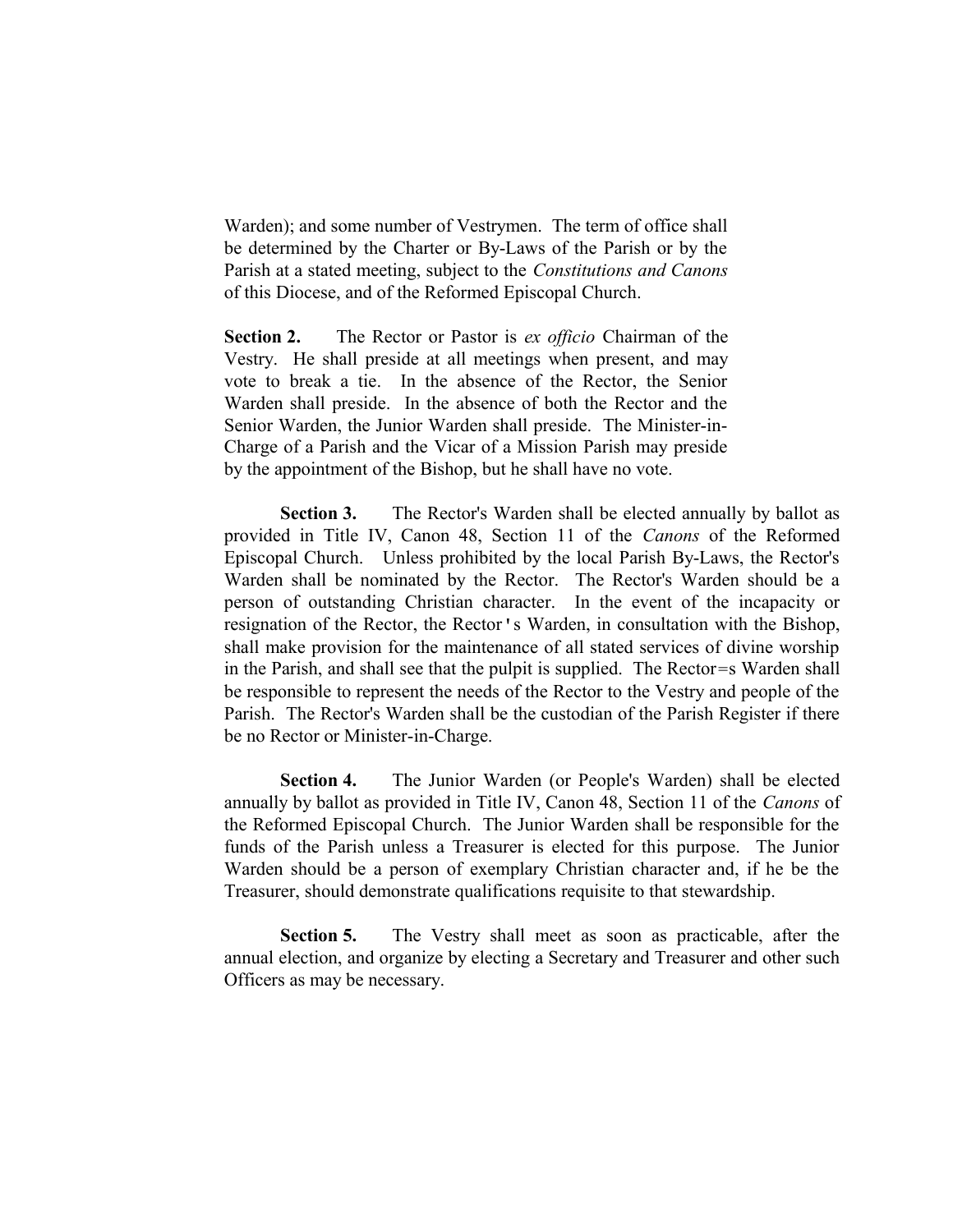**Section 6.** It shall be the duty of the Vestry to take charge of all properties of the Parish, to regulate all its temporal concerns; to act in calling a Rector and/or other clergy to serve on the pastoral staff, unless otherwise provided by the Charter and the By-Laws of the Parish; and to employ all other persons serving the Parish under salary and fix the amount of each salary. The Vestry may not buy or sell real estate of the Parish without the approval of the congregation at a parish meeting called for that purpose.

**Section 7.** The Wardens are members of the Vestry *ex officio*.

**Section 8.** The Vestry shall fill its own vacancies occurring during the year.

**Section 9.** It shall be the duty of the Wardens especially, to provide the elements for the Lord=s Supper, to oversee the care of the communion ware, and to provide suitable vestments for the minister or ministers.

## **CANON III -** *Of Lay Readers*

Section 1. No one shall serve as Lay Reader in any Parish or Mission Parish in this Diocese without a license from the Bishop. Licensure shall be in accordance with the provisions of Title I, Canon 24 of the *Canons* of the Reformed Episcopal Church. But note that nothing in this canon shall be understood as prohibiting unlicensed laypersons from serving as Lectors at the discretion of the Rector.

**Section 2.** It shall be the duty of the Lay Reader to assist the Rector in any and all of the services of the church, as he may desire and direct.

## **CANON IV -** *Of Order in Worship*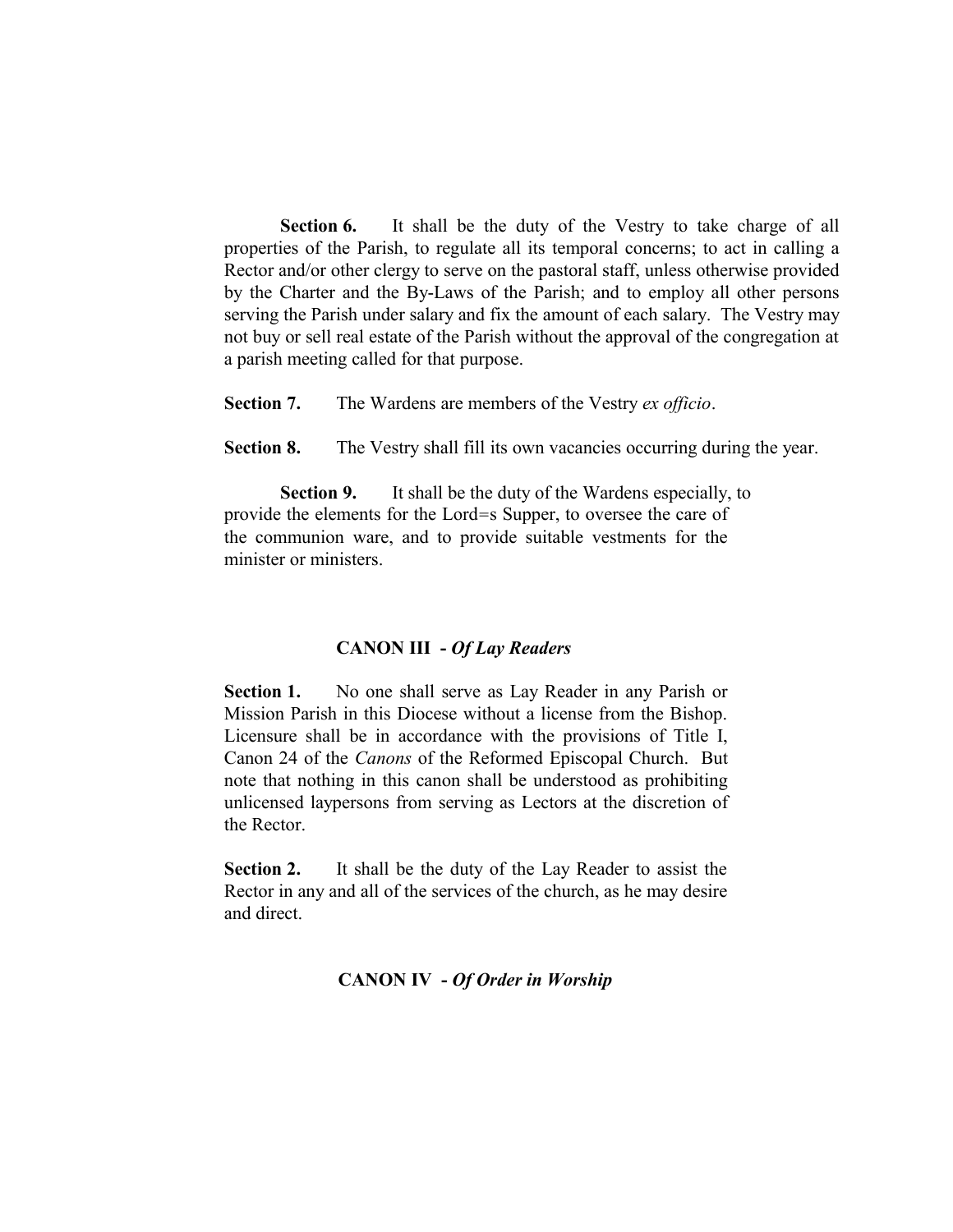In every event Article XI and Title III of the *Constitution and Canons* of the Reformed Episcopal Church shall be followed. In the conduct of the worship of this Church, where there is no Rubric or Canon, or where Rubrics or Canons may be open to varied interpretation, recourse shall be had to the Ordinary in case of doubt or dispute, and his decision shall be authoritative and binding.

#### TITLE V - AMENDMENTS

#### **CANON I -** *Procedure for Amendments*

These Canons may be amended by a unanimous vote of any stated meeting of the Council, or of any special meeting thereof called for the purpose; otherwise, by a two-thirds vote at one stated meeting of the Council, ratified by a two-thirds vote at the next succeeding stated meeting thereof. A motion to adopt for the first reading, even though passed unanimously when made, shall not constitute final passage but shall require ratification at the next stated meeting of the Council. If it is intended to have an amendment passed without a second reading, it shall be stated so when it is offered or proposed.

#### **CANON II -** *Of Standing Resolutions*

Standing Resolutions, being of doubtful authority and enforcement, shall not be adopted in lieu of amendments of the *Constitutions and Canons*. When adopted, they shall stand only for the duration of the Council in which they were adopted, and until the convening of the next regular or special meeting of the Diocesan Council.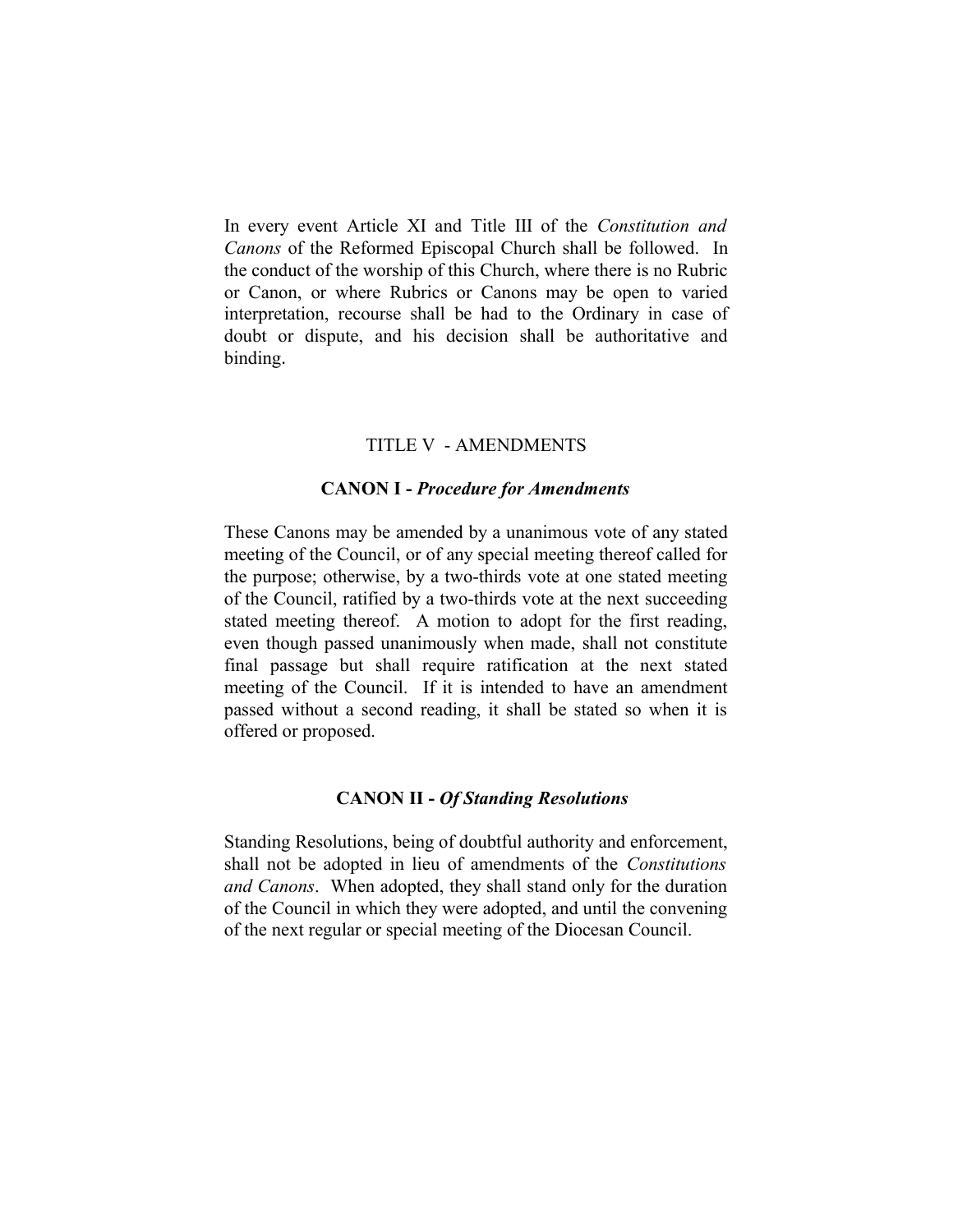## **CANON III -** *Of the Time of the New Constitution & Canons Taking Effect*

This *Constitution* and these *Canons*, upon adoption by first reading, by the One Hundred and Twenty-fourth Council of the Diocese of the Northeast & Mid-Atlantic, shall take effect provisionally upon the close of that Council; and upon adoption by second reading at the One Hundred and Twenty-fifth Council of the Diocese of the Northeast & Mid-Atlantic, shall take full effect on the First Sunday in Advent following the close of that Council; after which day all other *Constitutions* and *Canons* of this Diocese shall be deemed repealed. All amendments to this *Constitution* and these *Canons* thereafter enacted, unless otherwise specifically ordered, shall take effect upon the close of the Diocesan Council at which they were made.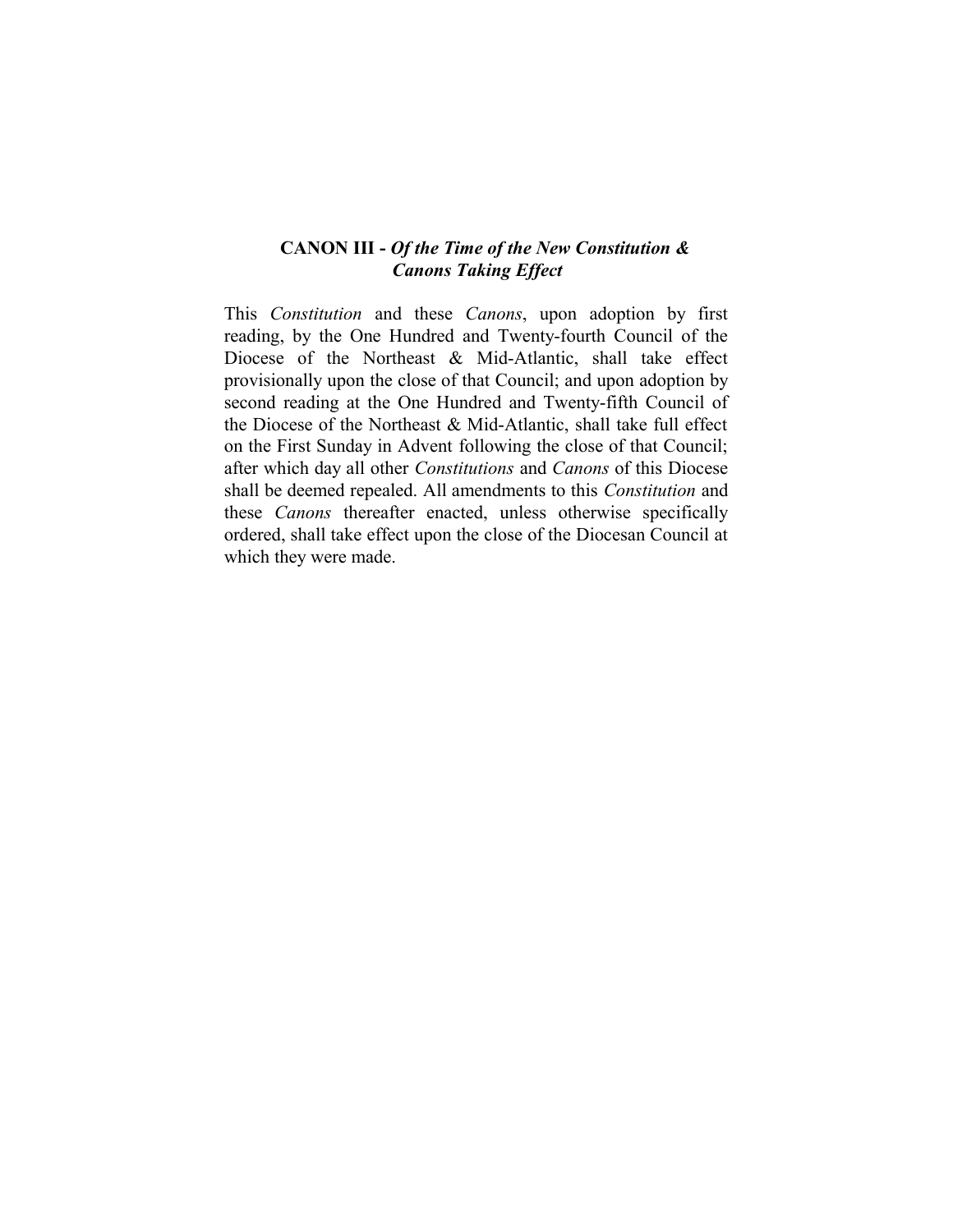#### **Glossary of terms:**

A number of terms used in these Canons may not be familiar to the casual reader. The following glossary is provided to assist understanding.

**Archdeacon:** a Presbyter with at least five years of service, who is appointed by the Ordinary to serve on his staff and is entrusted with special responsibilities usually involving supervision over parishes, mission parishes or programs.

**Canon:** a senior Presbyter appointed by the Ordinary to serve on his staff to perform such duties, as the Bishop shall assign. There is only one Canon to the Ordinary, however, other canons, such as Canon Missioner, Canon Lawyer, Canon Theologian, Canon Advisor, etc., may be appointed by the Bishop.

**Coadjutor:** a bishop specifically elected by the diocesan council to become bishop of that diocese in the event of the retirement or resignation of the diocesan bishop.

**Curate:** The assisting clergyman in a parish - usually one who has been newly ordained. Presbyters who remain in assisting positions for long periods of time are generally advanced from the position of Curate to that of Associate Rector or Assistant Rector.

**Diocesan Council:** the body of lay and clerical delegates of a diocese meeting to conduct the business of the diocese.

**Diocese:** a geographical area in which churches are organized under a bishop and Standing Committee.

**Ecclesiastical Authority:** The agent or agency bearing responsibility for the administration, government, and direction of the life and work of a diocese, as prescribed by its canons. The Bishop and Standing Committee usually constitute the Ecclesiastical Authority of any diocese.

**House:** the diocesan council in session.

**Lay Reader:** a competent un-ordained male, of at least 18 years of age, who is licensed by the Ordinary or Standing Committee to read part of the Book of Common Prayer in public services.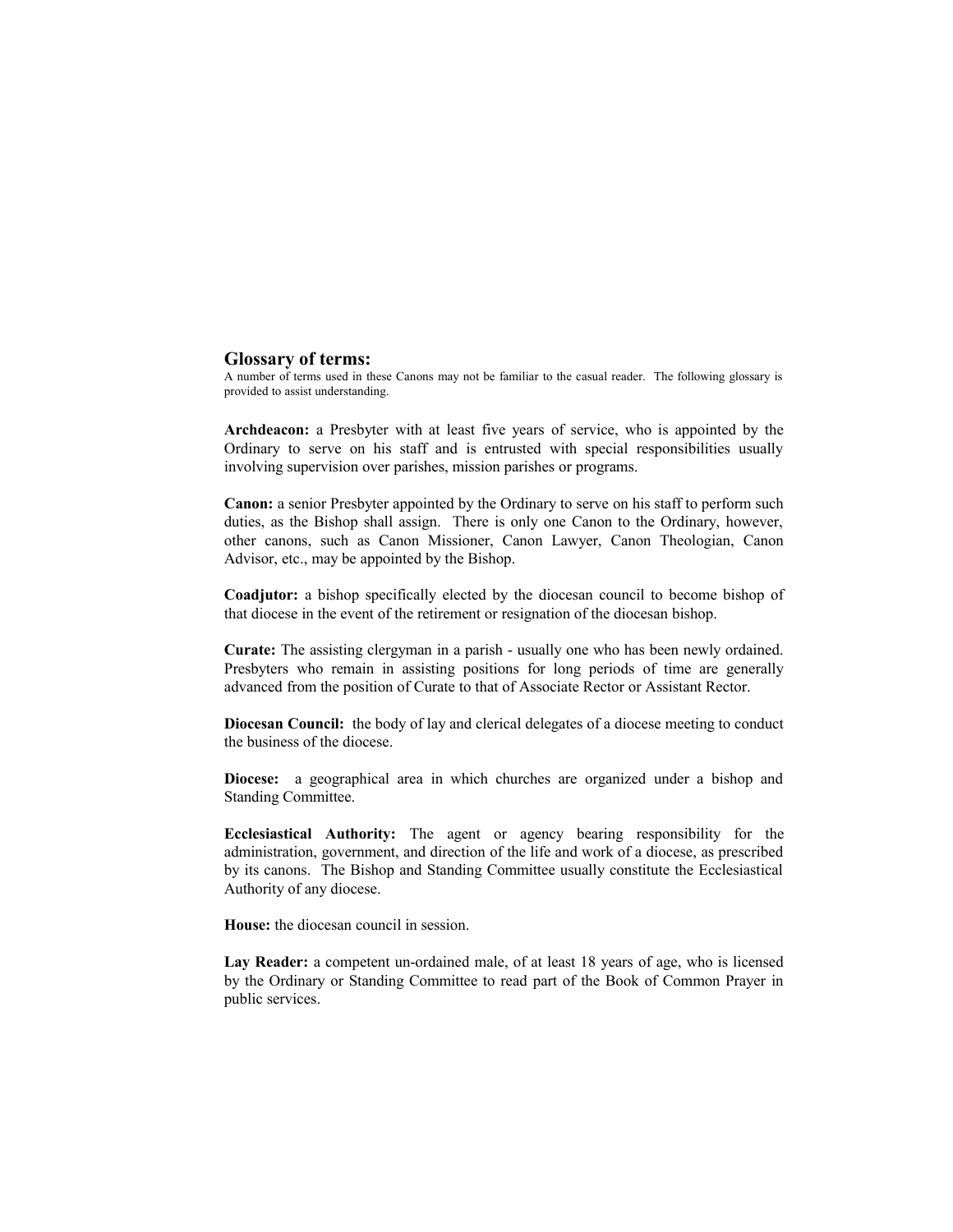**Minister-in-Charge:** a deacon called by a parish to be its Clergyman and subsequently appointed by the Ordinary to serve in that capacity in anticipation of ordination to the presbyterate.

**Ordinary:** the term used to identify the Bishop of a diocese or the Standing Committee when the episcopate is vacant.

**Postulant:** otherwise known as a Candidate for Holy Orders, formerly referred to as a Candidate for the Ministry.

**Rector:** a presbyter, called by a vestry, serving as the pastor of a local parish. Other clergy who minister in a parish are on the staff of the rector.

**Suffragan:** a bishop elected by a diocesan council to assist the bishop of a diocese. A suffragan differs from a bishop-coadjutor in that a bishop-coadjutor is elected to succeed the bishop of a diocese (the Ordinary) upon his retirement or death. A suffragan bishop may succeed the diocesan bishop upon election by the diocesan council.

**Synod:** a deliberative and or legislative ecclesiastical assembly, at times composed of clergy and laity, but often comprised only of bishops and other clergy.

**Vicar:** the deacon or presbyter in charge of a mission parish or congregation financially dependent upon the diocese. The bishop of a diocese is technically the rector of all missions and mission parishes. The vicar is the resident clergyman at a mission or mission parish as the representative for the bishop.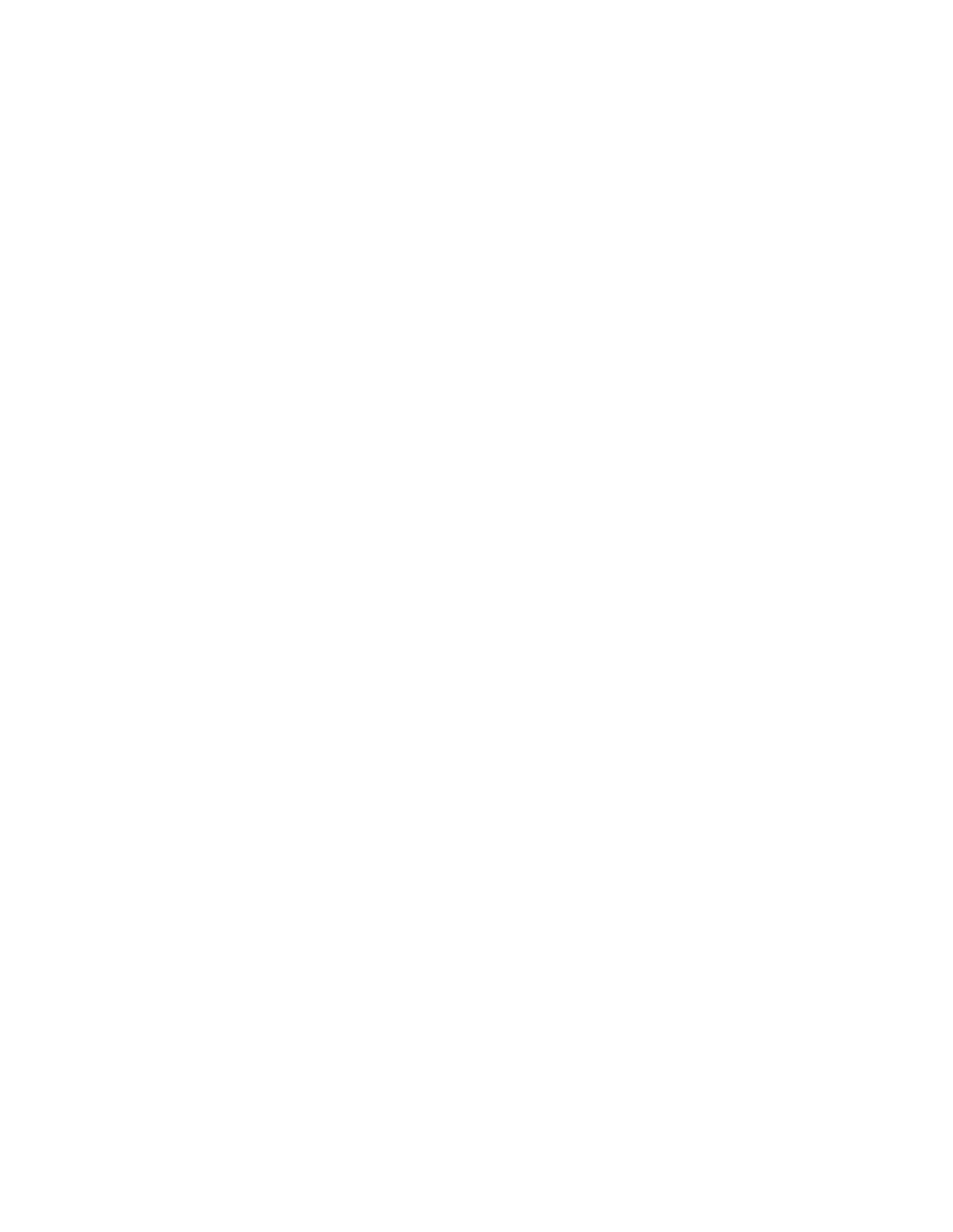## TABLE OF CONTENTS

| <b>ARTICLE I</b>    |            |      |                                                                           |  |
|---------------------|------------|------|---------------------------------------------------------------------------|--|
| <b>ARTICLE II</b>   |            |      |                                                                           |  |
| <b>ARTICLE III</b>  |            |      |                                                                           |  |
|                     | Section 1. |      | The Diocese, as a constituent part of the Reformed Episcopal Church1      |  |
|                     | Section 2. |      |                                                                           |  |
| <b>ARTICLE IV</b>   |            |      |                                                                           |  |
|                     | Section 1. |      |                                                                           |  |
|                     | Section 2. |      |                                                                           |  |
|                     | Section 3. |      |                                                                           |  |
|                     | Section 4. |      | The Ordinary, and the Bishop Coadjutor, shall be member(s) ex officio2    |  |
| <b>ARTICLE V</b>    |            |      |                                                                           |  |
|                     | Section 1. |      | The Ordinary, the Bishop Coadjutor, Suffragan Bishop(s), and Presbyters 3 |  |
|                     | Section 2. |      | The Second Vice-President, the Secretary, lay members of the Standing     |  |
|                     |            |      |                                                                           |  |
|                     | Section 3. |      |                                                                           |  |
|                     | Section 4. |      | No one shall be a member who is not a communicant member3                 |  |
|                     | Section 5. |      |                                                                           |  |
| <b>ARTICLE VI</b>   |            |      |                                                                           |  |
|                     | Section 1. |      |                                                                           |  |
|                     | Section 2. |      |                                                                           |  |
|                     | Section 3. |      |                                                                           |  |
|                     | Section 4. |      |                                                                           |  |
|                     | Section 5. |      |                                                                           |  |
| <b>ARTICLE VII</b>  |            |      |                                                                           |  |
|                     | Section 1. |      |                                                                           |  |
|                     | Section 2. |      |                                                                           |  |
|                     | Section 3. |      |                                                                           |  |
|                     | Section 4. |      |                                                                           |  |
|                     | Section 5. |      |                                                                           |  |
|                     | Section 6. |      |                                                                           |  |
|                     | Section 7. |      |                                                                           |  |
| <b>ARTICLE VIII</b> |            |      |                                                                           |  |
|                     | Section 1. |      |                                                                           |  |
|                     | Section 2. |      |                                                                           |  |
|                     | Section 3. |      |                                                                           |  |
|                     | Section 4. |      |                                                                           |  |
| <b>ARTICLE IX</b>   |            |      |                                                                           |  |
|                     | Section 1. |      |                                                                           |  |
|                     |            | (1). |                                                                           |  |
|                     |            | (2). |                                                                           |  |
|                     |            | (3). |                                                                           |  |
|                     |            | (4). |                                                                           |  |
|                     |            |      |                                                                           |  |
|                     |            | (1). |                                                                           |  |
|                     |            | (2). |                                                                           |  |
|                     |            | (3). |                                                                           |  |
|                     |            | (4). |                                                                           |  |
|                     |            | (5). |                                                                           |  |
|                     |            | (6). |                                                                           |  |
|                     |            | (7). |                                                                           |  |
|                     |            |      |                                                                           |  |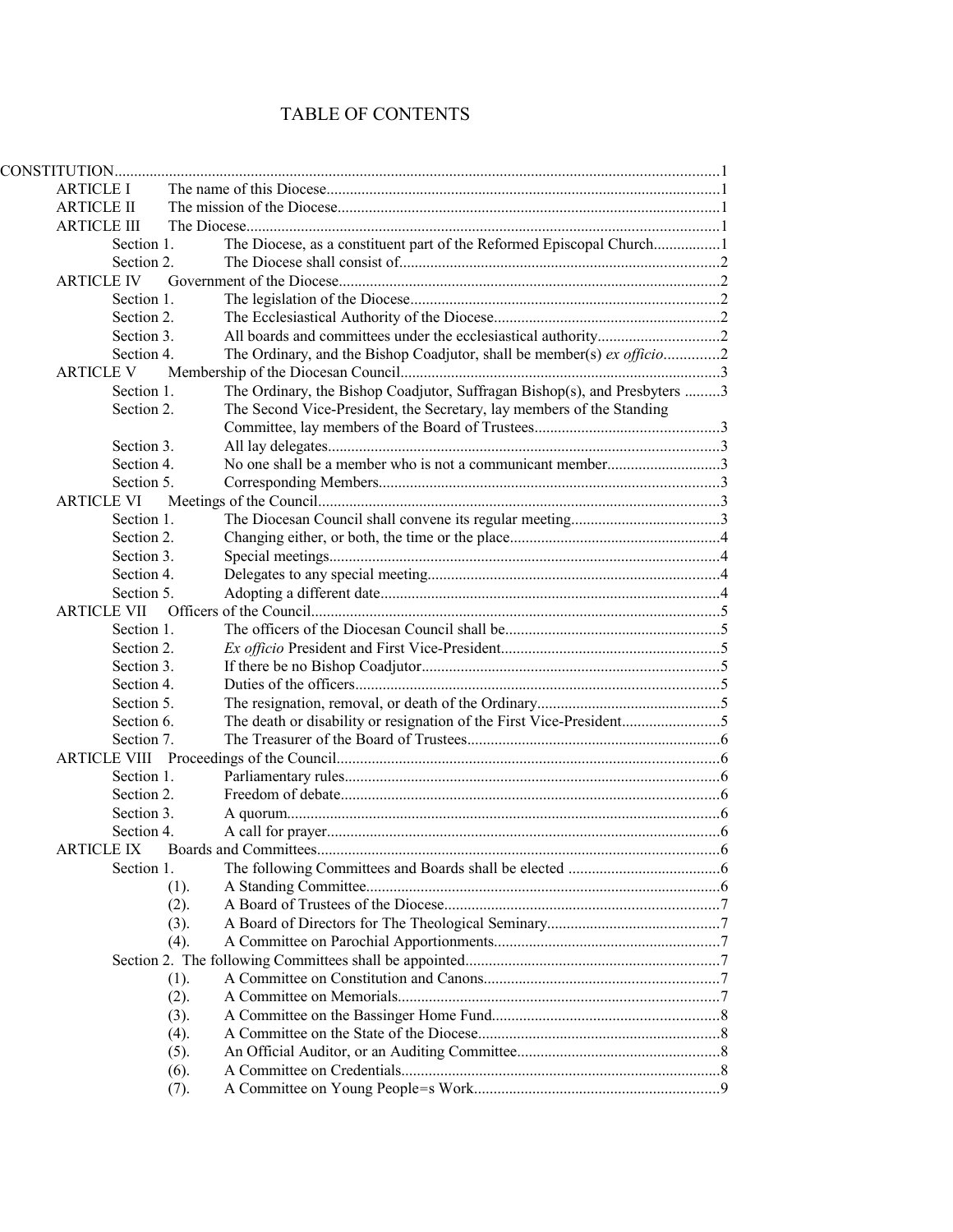|                   |                  | (8).       |      |                                                                    |  |
|-------------------|------------------|------------|------|--------------------------------------------------------------------|--|
|                   |                  | (9).       |      |                                                                    |  |
|                   |                  | (10).      |      |                                                                    |  |
|                   |                  | (11).      |      | A Committee on Evangelism, Church Growth and Development 10        |  |
|                   |                  | (12).      |      |                                                                    |  |
|                   |                  |            |      |                                                                    |  |
|                   |                  |            |      |                                                                    |  |
| <b>ARTICLE X</b>  |                  |            |      |                                                                    |  |
| <b>ARTICLE XI</b> |                  |            |      |                                                                    |  |
|                   |                  |            |      |                                                                    |  |
|                   |                  |            |      |                                                                    |  |
|                   |                  |            |      |                                                                    |  |
|                   | <b>CANON I</b>   |            |      |                                                                    |  |
|                   |                  | Section 1. |      |                                                                    |  |
|                   |                  | Section 2. |      |                                                                    |  |
|                   |                  | Section 3  |      |                                                                    |  |
|                   |                  |            | (A). |                                                                    |  |
|                   |                  |            | (B). | Associate Rector, Assistant to the Rector, or Curate13             |  |
|                   |                  |            | (C). |                                                                    |  |
|                   |                  |            | (D). |                                                                    |  |
|                   |                  |            | (E). |                                                                    |  |
|                   | <b>CANON II</b>  |            |      |                                                                    |  |
|                   | <b>CANON III</b> |            |      |                                                                    |  |
|                   | <b>CANON IV</b>  |            |      |                                                                    |  |
|                   |                  | Section 1. |      |                                                                    |  |
|                   |                  | Section 2. |      |                                                                    |  |
|                   |                  | Section 3. |      |                                                                    |  |
|                   |                  | Section 4. |      |                                                                    |  |
|                   | <b>CANON V</b>   |            |      |                                                                    |  |
|                   |                  | Section 1. |      | It shall be the duty of the Trustees of the Diocese to15           |  |
|                   |                  | Section 2. |      |                                                                    |  |
|                   |                  | Section 3. |      |                                                                    |  |
|                   |                  | Section 4. |      |                                                                    |  |
|                   | <b>CANON VI</b>  |            |      |                                                                    |  |
|                   |                  |            |      |                                                                    |  |
|                   |                  |            |      |                                                                    |  |
|                   |                  |            |      |                                                                    |  |
|                   |                  |            |      |                                                                    |  |
|                   |                  | Section 1. |      |                                                                    |  |
|                   |                  |            |      |                                                                    |  |
|                   |                  |            | (A.) | Should an Extension Work receive financial assistance18            |  |
|                   |                  |            | (B.) |                                                                    |  |
|                   |                  |            | (C.) |                                                                    |  |
|                   |                  |            | (D.) |                                                                    |  |
|                   |                  |            | (E.) |                                                                    |  |
|                   |                  |            |      |                                                                    |  |
|                   |                  | Section 2. |      |                                                                    |  |
|                   |                  |            | (A.) |                                                                    |  |
|                   |                  |            | (B.) |                                                                    |  |
|                   |                  |            | (C.) | A Mission Parish receiving financial assistance from the Diocese20 |  |
|                   |                  |            | (D.) |                                                                    |  |
|                   |                  |            | (E.) |                                                                    |  |
|                   |                  |            | (F.) |                                                                    |  |
|                   |                  | Section 3. |      |                                                                    |  |
|                   |                  |            | (A.) |                                                                    |  |
|                   |                  |            |      |                                                                    |  |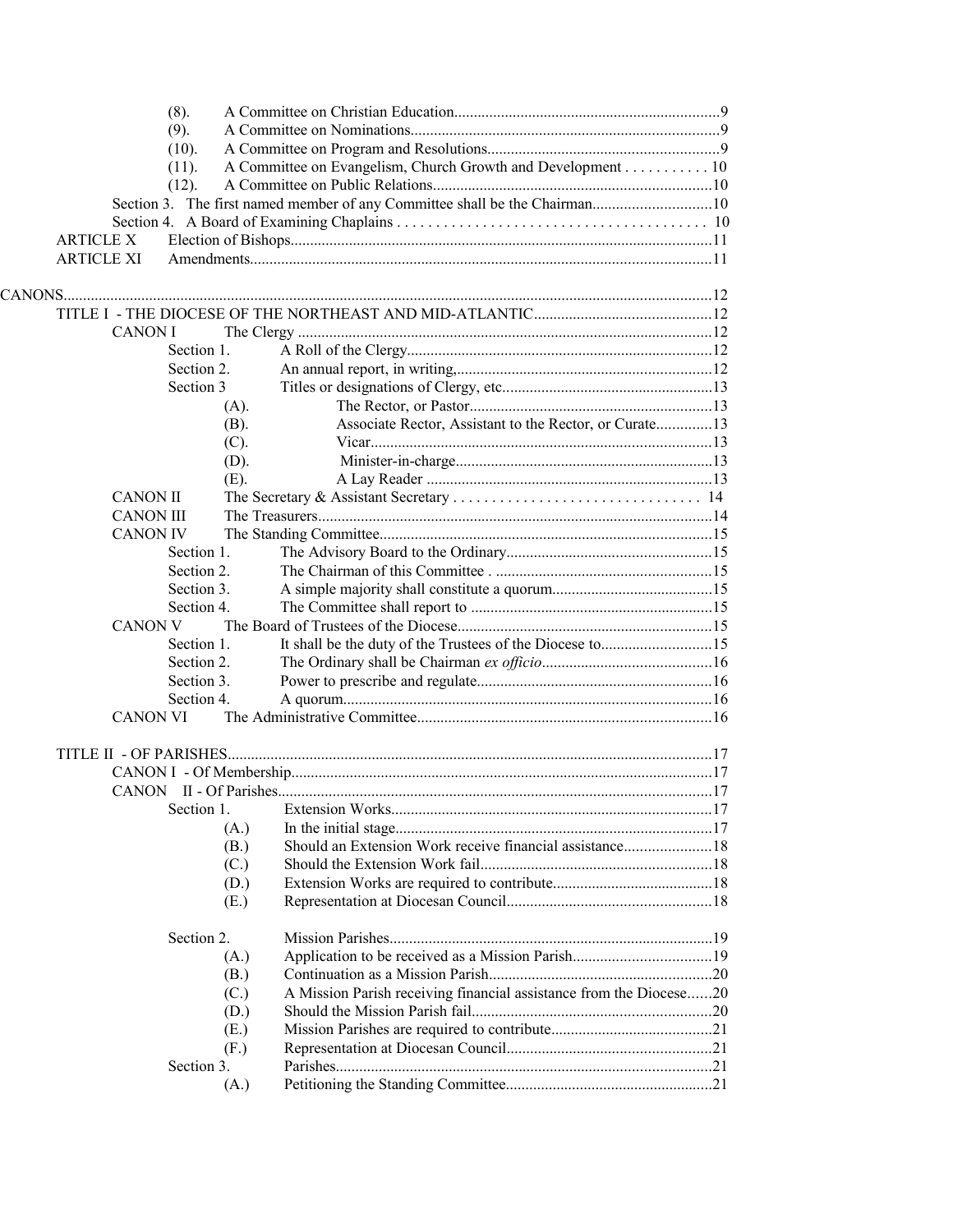| (B.)       |             | Supporting the Diocese according to the established formula21     |  |  |  |
|------------|-------------|-------------------------------------------------------------------|--|--|--|
| (C.)       |             |                                                                   |  |  |  |
| Section 4. |             | A congregation or Parish of another church, received into union22 |  |  |  |
|            | Section 5.  |                                                                   |  |  |  |
|            | (A.)        |                                                                   |  |  |  |
|            | (B.)        |                                                                   |  |  |  |
|            | Section 6.  |                                                                   |  |  |  |
|            | Section 7.  |                                                                   |  |  |  |
|            |             |                                                                   |  |  |  |
|            |             |                                                                   |  |  |  |
|            | Section 1.  |                                                                   |  |  |  |
|            | Section 2.  |                                                                   |  |  |  |
|            | Section 3.  |                                                                   |  |  |  |
|            | Section 4.  |                                                                   |  |  |  |
|            |             |                                                                   |  |  |  |
|            | Section 1.  |                                                                   |  |  |  |
|            | Section 2.  |                                                                   |  |  |  |
|            | Section 3.  |                                                                   |  |  |  |
|            | Section 4.  |                                                                   |  |  |  |
|            |             |                                                                   |  |  |  |
|            |             |                                                                   |  |  |  |
|            | Section 1.  |                                                                   |  |  |  |
|            | Section 2.  |                                                                   |  |  |  |
|            | Section 3.  |                                                                   |  |  |  |
|            | Section 4.  |                                                                   |  |  |  |
|            | Section 5.  |                                                                   |  |  |  |
|            | Section 6.  |                                                                   |  |  |  |
|            | Section 7.  |                                                                   |  |  |  |
|            |             |                                                                   |  |  |  |
|            | Section 1.  |                                                                   |  |  |  |
|            | Section 2.  |                                                                   |  |  |  |
|            | Section 3.  |                                                                   |  |  |  |
|            | Section 4.  |                                                                   |  |  |  |
|            |             |                                                                   |  |  |  |
|            |             |                                                                   |  |  |  |
|            | Section 1.  |                                                                   |  |  |  |
|            | Section 2.  |                                                                   |  |  |  |
|            | Section 3.  |                                                                   |  |  |  |
|            | Section 4.  |                                                                   |  |  |  |
|            | Section 5.  |                                                                   |  |  |  |
|            | Section 6.  |                                                                   |  |  |  |
|            | Section 7.  |                                                                   |  |  |  |
|            | Section 8.  |                                                                   |  |  |  |
|            | Section 9.  |                                                                   |  |  |  |
|            | Section 10. |                                                                   |  |  |  |
|            |             |                                                                   |  |  |  |
|            |             |                                                                   |  |  |  |
|            |             |                                                                   |  |  |  |
|            |             |                                                                   |  |  |  |
|            | Section 1.  |                                                                   |  |  |  |
|            | Section 2.  |                                                                   |  |  |  |
|            | Section 3.  |                                                                   |  |  |  |
|            | Section 4.  |                                                                   |  |  |  |
|            |             |                                                                   |  |  |  |